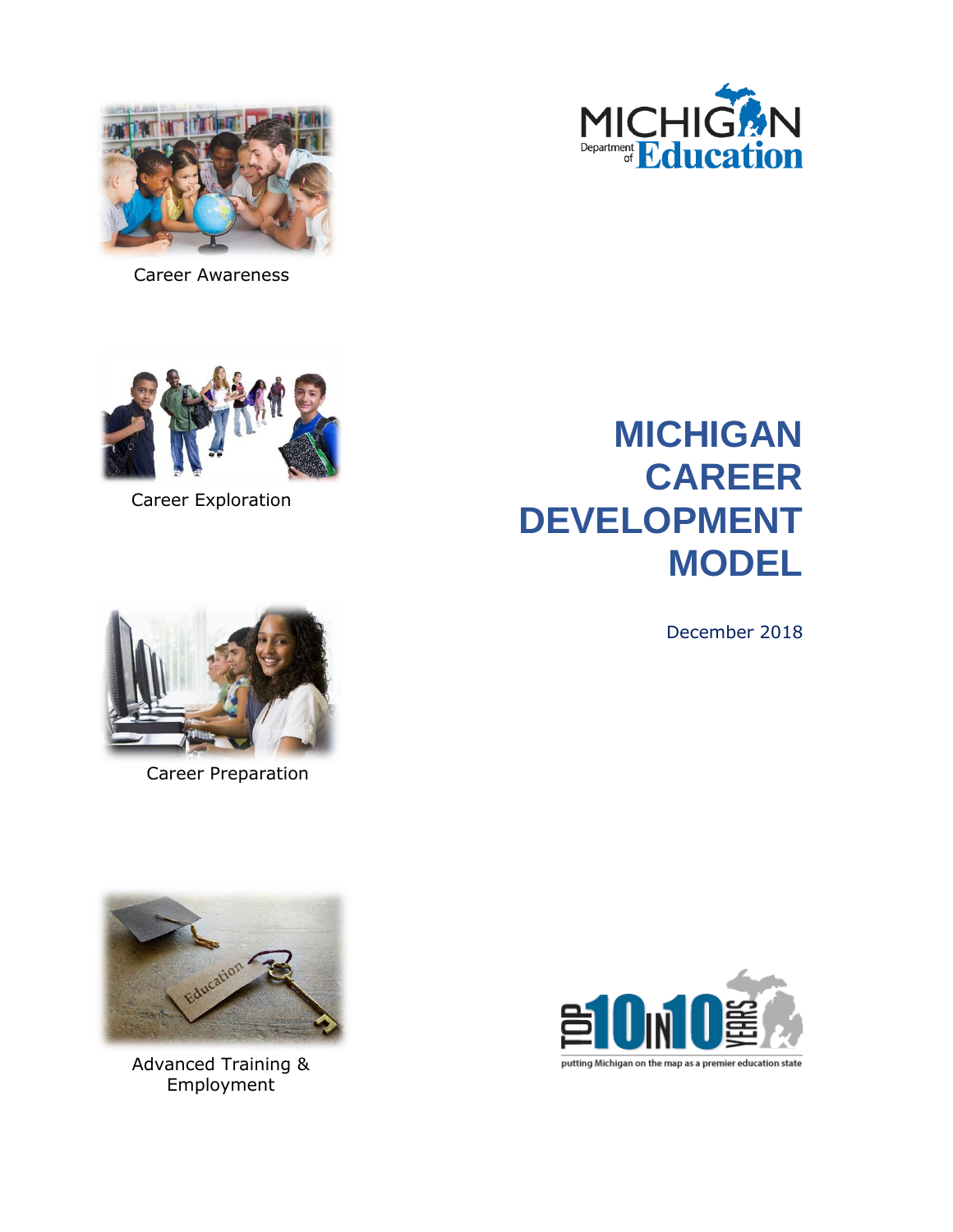## **ACKNOWLEDGEMENTS**

The Michigan Career Development Model would not have been possible without the guidance and support of various Michigan departments, associations, and organizations who participated in discussions, provided feedback, and support throughout the process. Thank you to the following for your leadership in shaping the overall vision of this model:

> Michigan Department of Education Office of Career and Technical Education (OCTE)

Michigan School Counselor Association (MSCA)

Michigan Association of Secondary School Principals (MASSP)

Michigan College Access Network (MCAN)

Michigan Department of Education Office of Educational Supports (OES)

Michigan Department of Education Office of Great Start/Early Childhood Development and Family Education (OGS)

Michigan Department of Talent and Economic Development (Ted)

Michigan Career Educational Planning District (CEPD) Administration Council

Michigan Association for Career and Technical Education (MI ACTE)

Michigan Occupational Deans Association Council (MODAC)

It is the policy of the Michigan Department of Education that no person on the basis of race, color, religion, national origin or ancestry, age, sex, gender, height, weight, marital status, or disability shall be subjected to discrimination in any program, service or activity for which it is responsible, or for which it receives financial assistance from the U.S. Department of Education. For further information, contact the Civil Rights Coordinator, Michigan Department of Education, Office of Career and Technical Education, P.O. Box 30712, Lansing, Michigan 48909. 517-241-2091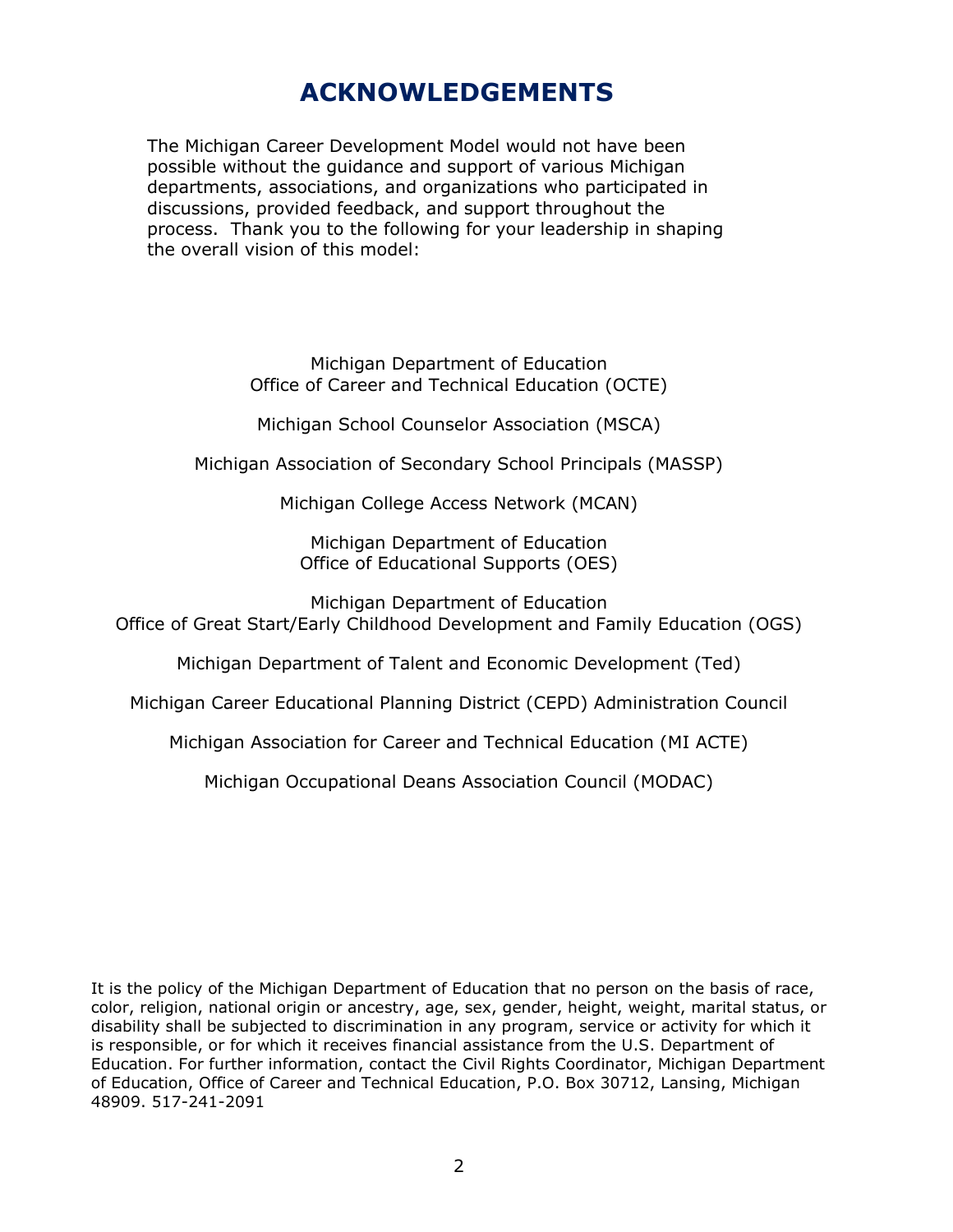# **Michigan Career Development Model TABLE OF CONTENTS**

| PURPOSE OF THE MICHIGAN CAREER DEVELOPMENT MODEL 5 |
|----------------------------------------------------|
|                                                    |
|                                                    |
|                                                    |
|                                                    |
|                                                    |
|                                                    |
|                                                    |
|                                                    |
|                                                    |
|                                                    |
|                                                    |
|                                                    |
|                                                    |
|                                                    |
|                                                    |
|                                                    |
|                                                    |
|                                                    |
|                                                    |
|                                                    |
|                                                    |
|                                                    |
|                                                    |
| . 20                                               |
|                                                    |
|                                                    |
|                                                    |
|                                                    |
|                                                    |
|                                                    |
|                                                    |
|                                                    |
|                                                    |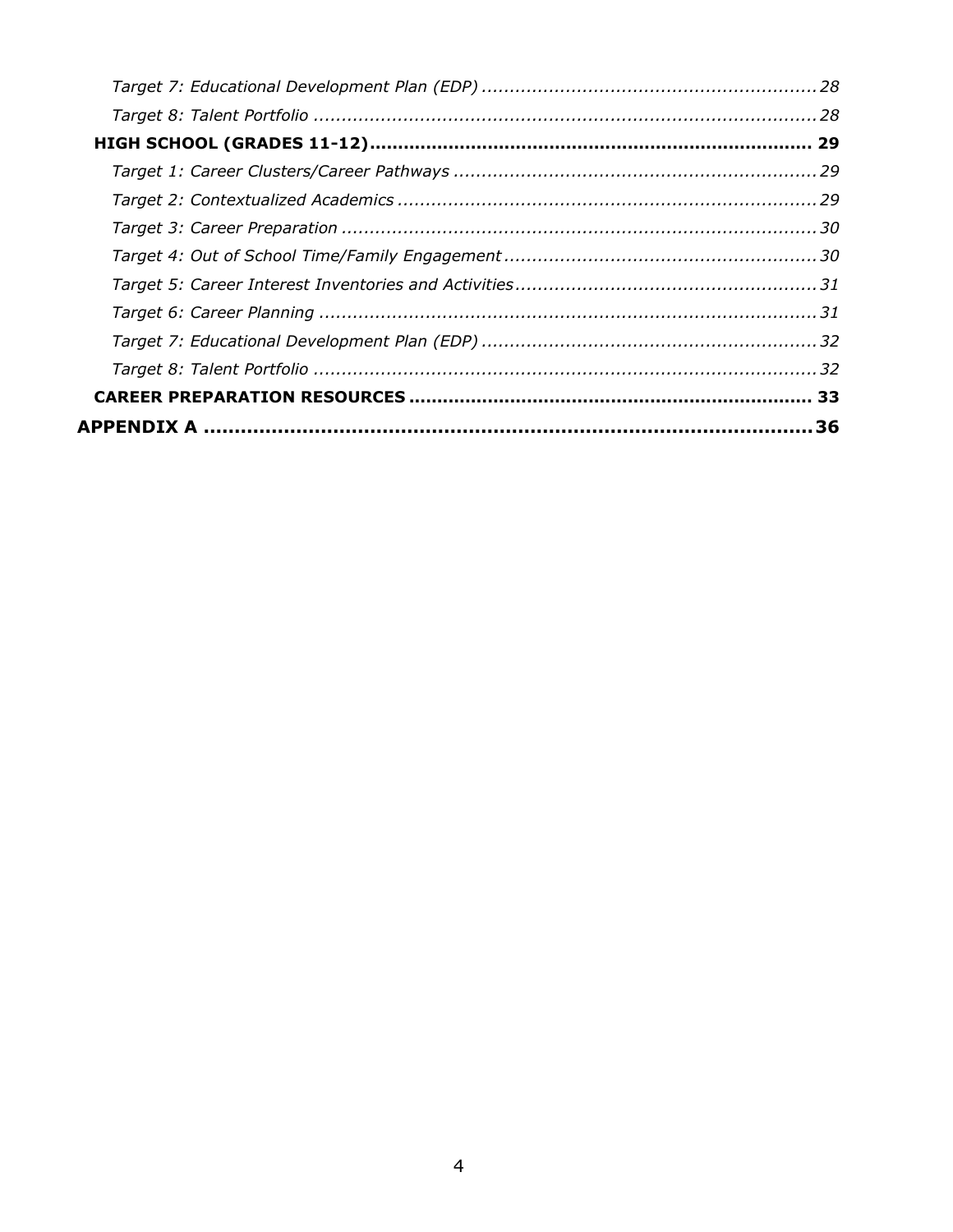## <span id="page-4-0"></span>**Purpose of the Michigan Career Development Model**

The Michigan Career Development Model (MI CDM) is designed to provide all students (K-12) in the Michigan educational system with the necessary knowledge and skills for success in a career of their choice and lifelong learning.

Massive changes taking place in all areas of employment in America present new challenges to those seeking productive careers. The impact of rapidly changing technology and an expanding global economy is being felt across all career areas and all levels of education. Employers have expectations for well-prepared, motived employees possessing academic skills in mathematics, communications, and science. People who possess soft skills such as a good work ethic, teamwork skills, problemsolving skills, critical thinking skills, technological literacy, and a desire for continued learning are in high demand. No longer can people graduating from one of Michigan's high schools, colleges, or universities be assured of commensurate employment unless they have the necessary knowledge and skills to meet an employer's needs.

This guidance is designed to provide the targets for implementing the MI CDM. The Michigan Department of Education (MDE) recommends districts utilize their school improvement team to implement this model.

In 2018 several bills were passed in the legislature that require school districts to take a more active role in assisting students as they prepare for their future education and careers. Districts must incorporate grade level career development education within their K-12 educational delivery system. Additional information regarding the legislative requirements are referenced in [Appendix A.](#page-35-0)

The MI CDM provides required targets and suggested instructional strategies to meet those targets, organized by K-12 grade level bands, designed to assist schools in developing a local or regional model program. Although the model is organized by grade level bands, the district is expected to deliver career development at each grade level. The bands were designed to allow flexibility in delivery, not to omit instruction in a grade level.

The grade level bands are:

Career Awareness: Grades K-3 Career Awareness: Grades 4-6 Career Exploration: Grades 7 & 8 Career Preparation: Grades 9 & 10 Career Preparation: Grades 11 & 12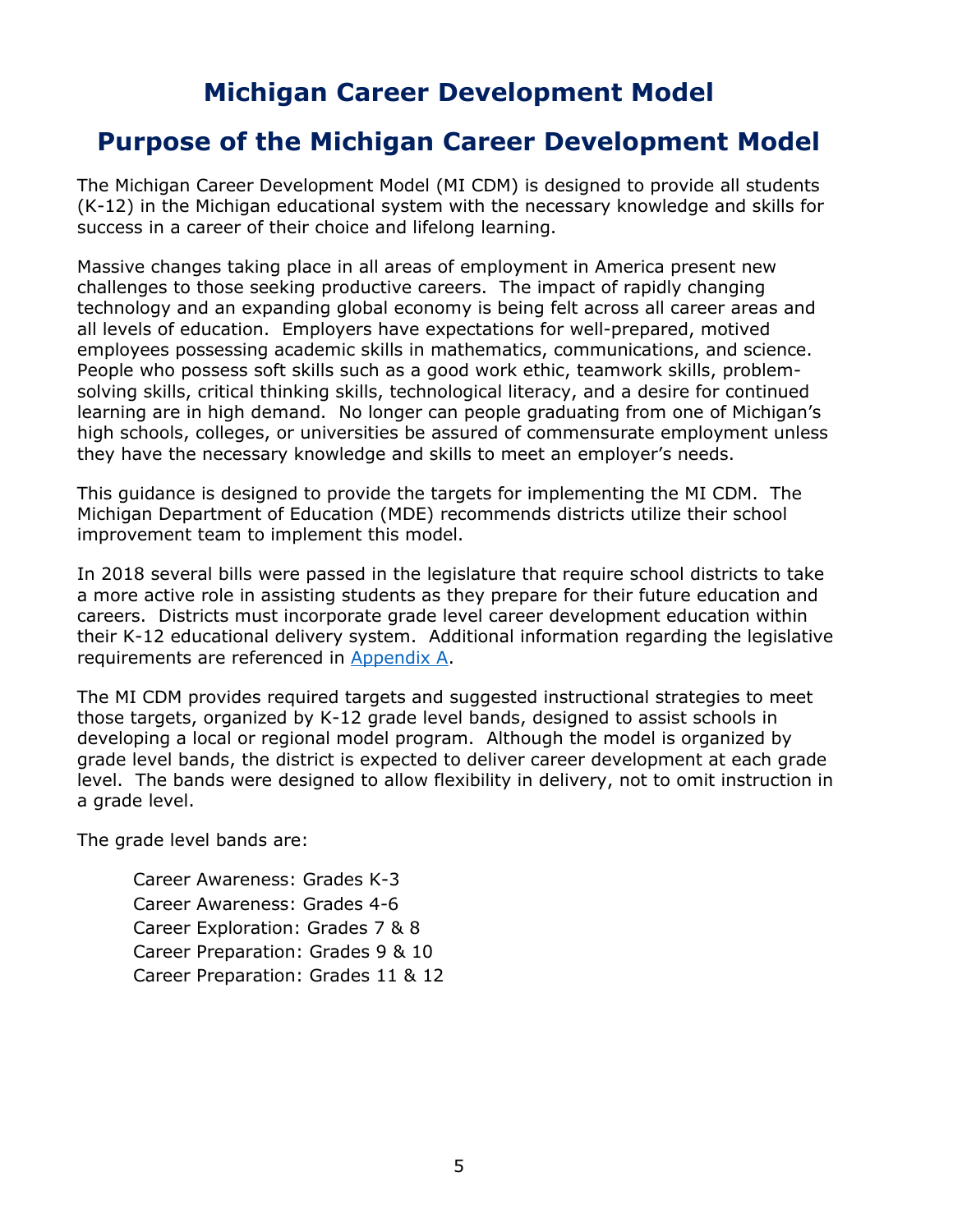## **CAREER ZONES**

<span id="page-5-0"></span>The six Michigan Career Zones are broad groupings of careers that share similar characteristics and whose employment requirements call for many common interests, strengths, and competencies. Some careers may have connections to more than one pathway. Education agencies will determine how best to include these in their pathway structure to provide appropriate experiences for students.

There are six zones identified for Michigan that are designed to cover all career opportunities and reflect these critical characteristics:

- Encompass the entire spectrum of career options available to students;
- Share common characteristics for careers within each zone;
- Provide opportunities for all students and all ability levels;
- Offer significant potential for knowledge and skill transferability within the zone; and
- Encompass the full range of work requirements within each zone from basic entry level to more advanced.

#### **ARTS AND COMMUNICATIONS**

Careers related to the humanities and to the performing, visual, literary and media arts.

#### **BUSINESS, MANAGEMENT, MARKETING, AND TECHNOLOGY**

Careers related to all aspects of business including accounting, business administration, finance, information processing, and marketing.

#### **ENGINEERING/MANUFACTURING AND INDUSTRIAL TECHNOLOGY**

Careers related to the technologies necessary to design, develop, install, or maintain physical systems.

#### **HEALTH SCIENCES**

Careers related to the promotion of health as well as the treatment of injuries, conditions, and disease.

#### **HUMAN SERVICES**

Careers in early childhood, civil service, education, hospitality, and the social services.

## **NATURAL RESOURCES AND AGRISCIENCE**

Careers related to natural resources, agriculture, and the environment.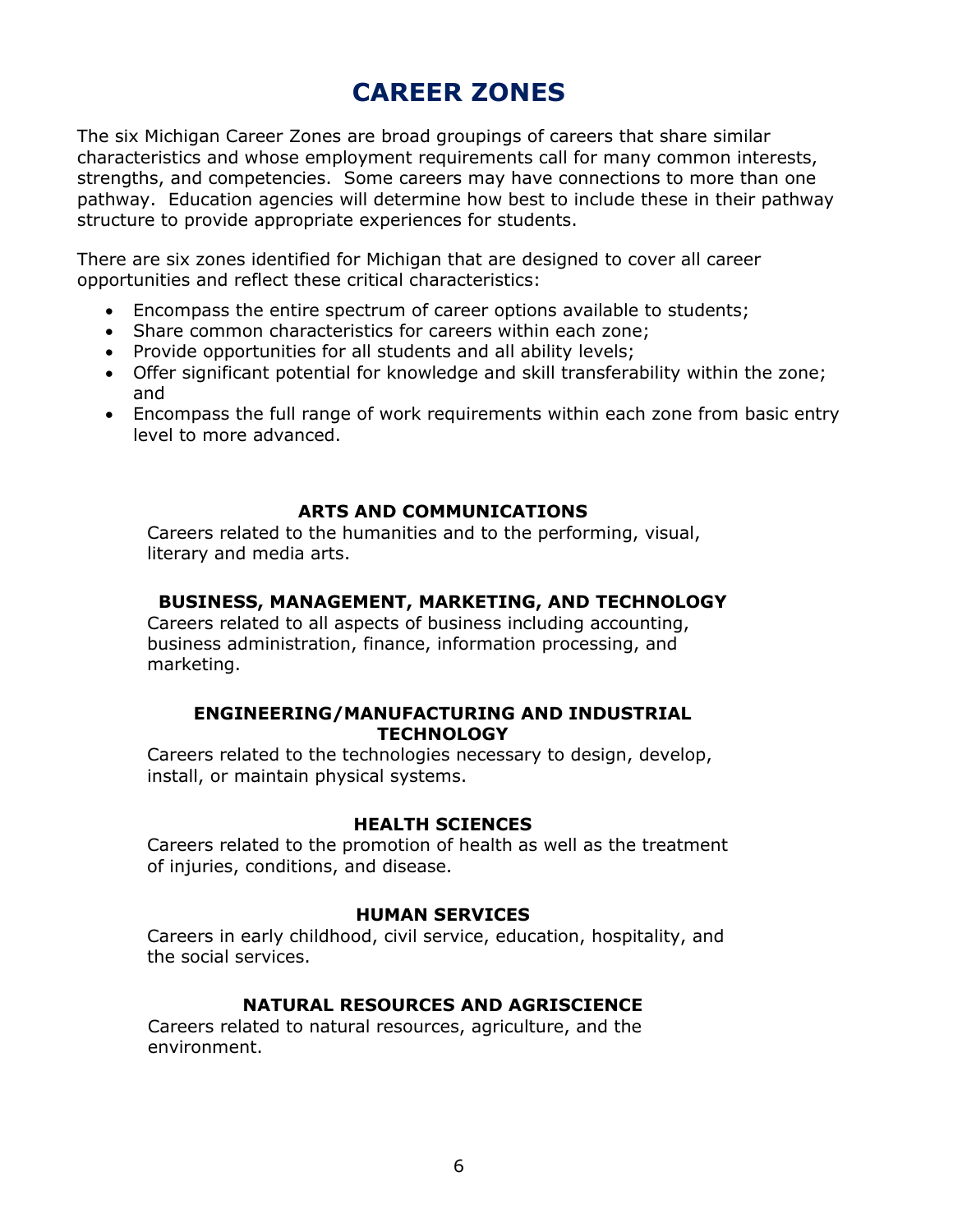

## **CAREER AWARENESS**

## **Elementary School (Grades K-3 and 4-6)**

#### **Definition of Career Awareness:**

During the early grade levels students become familiar with careers through learning that connects classroom instruction to future work. Career Awareness strategies introduce students to various types of careers. At the elementary level it is important that student exposure includes a broad spectrum of Career Zones, including careers that are nontraditional for their gender.

The targets create learning opportunities that support academic rigor, knowledge and skill development, social emotional learning, and career awareness. The following Career Awareness section contains learning targets and suggested strategies that can be utilized to assist schools in developing a local or regional career development model.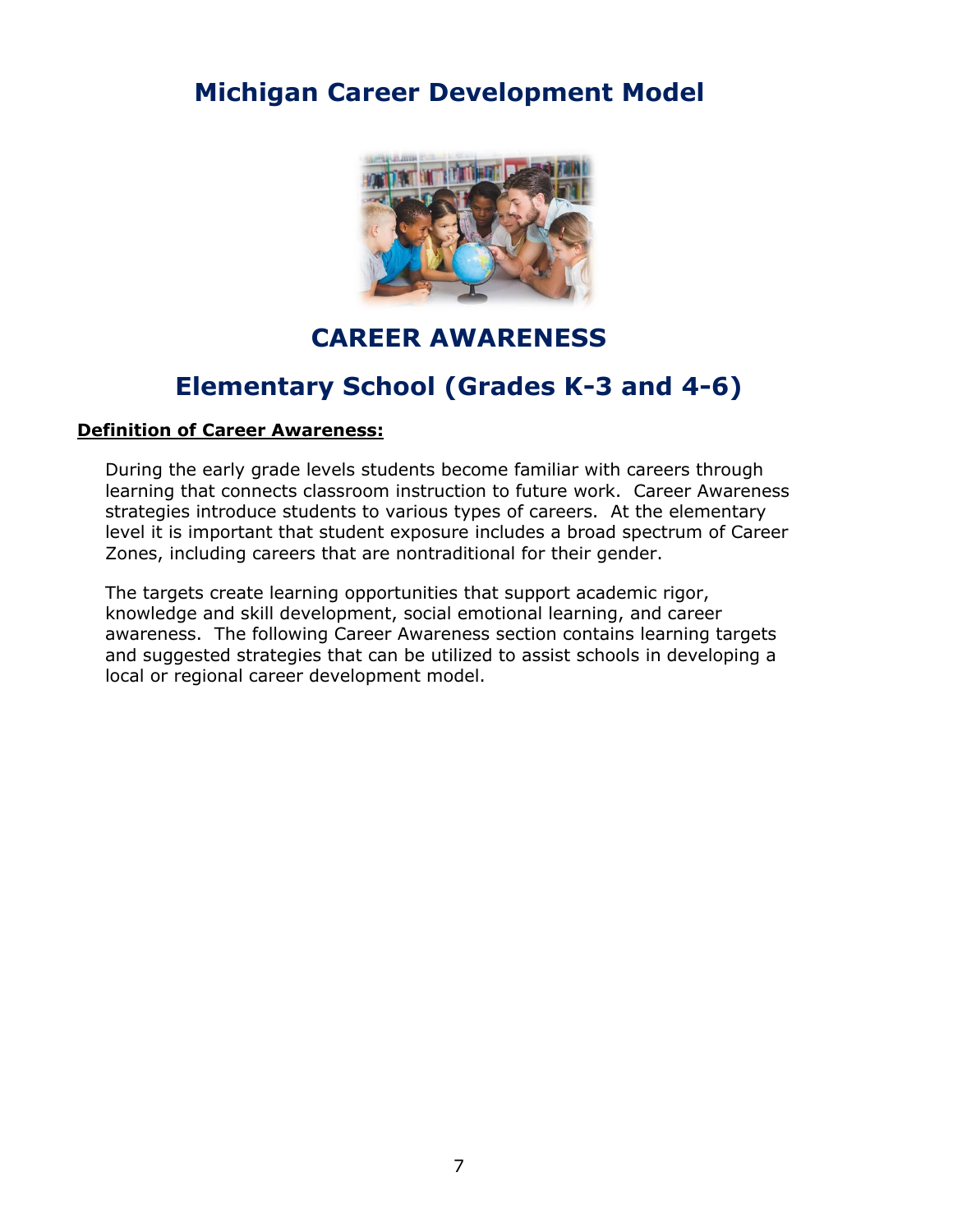## **Career Awareness**

## <span id="page-7-1"></span><span id="page-7-0"></span>**Elementary (Grades K-3)**

## <span id="page-7-2"></span>**Target 1: Career Zones**

### **Introduce Students and Parents to Michigan's Six Career Zones**

Suggested Strategies:

- o Letter to parents introducing the K-3 Career Awareness process
- o Communicate career planning initiatives to parents (i.e. brochures, newsletters, websites, etc.)
- o Parent and community members as career guest speakers
- o Career awareness through search engine tools (i.e. Xello [formerly Career Cruising], MI Bright Future, My Next Move, Pathfinder, Naviance, Kuder, etc.)

## <span id="page-7-3"></span>**Target 2: Contextualized Academics**

### **Introduce Career Zones through Academic Subject Matter**

Suggested Strategies:

- $\circ$  Embed Career Awareness activities in the core curriculum through a career focused education
- $\circ$  Focus on each Career Zone in a specific grade or subject matter
- o Introduction to college and community-based programs (i.e. Math Corps, DAPCEP, Girls Who Code, etc.)
- o STARBASE, Lego League, etc.
- o Learning as a part of work

## <span id="page-7-4"></span>**Target 3: Career Awareness**

#### **Engage Students in Career Awareness Activities**

- o College apparel days
- o Classroom art project focusing on careers
- o Visiting parents at work
- o Business and industry guest speaker
- o Begin identifying personal traits and characteristics that may later link to career interests
- o Introduce soft skills
- o Introduce the awareness of nontraditional careers
- o Exploration play around Career Zones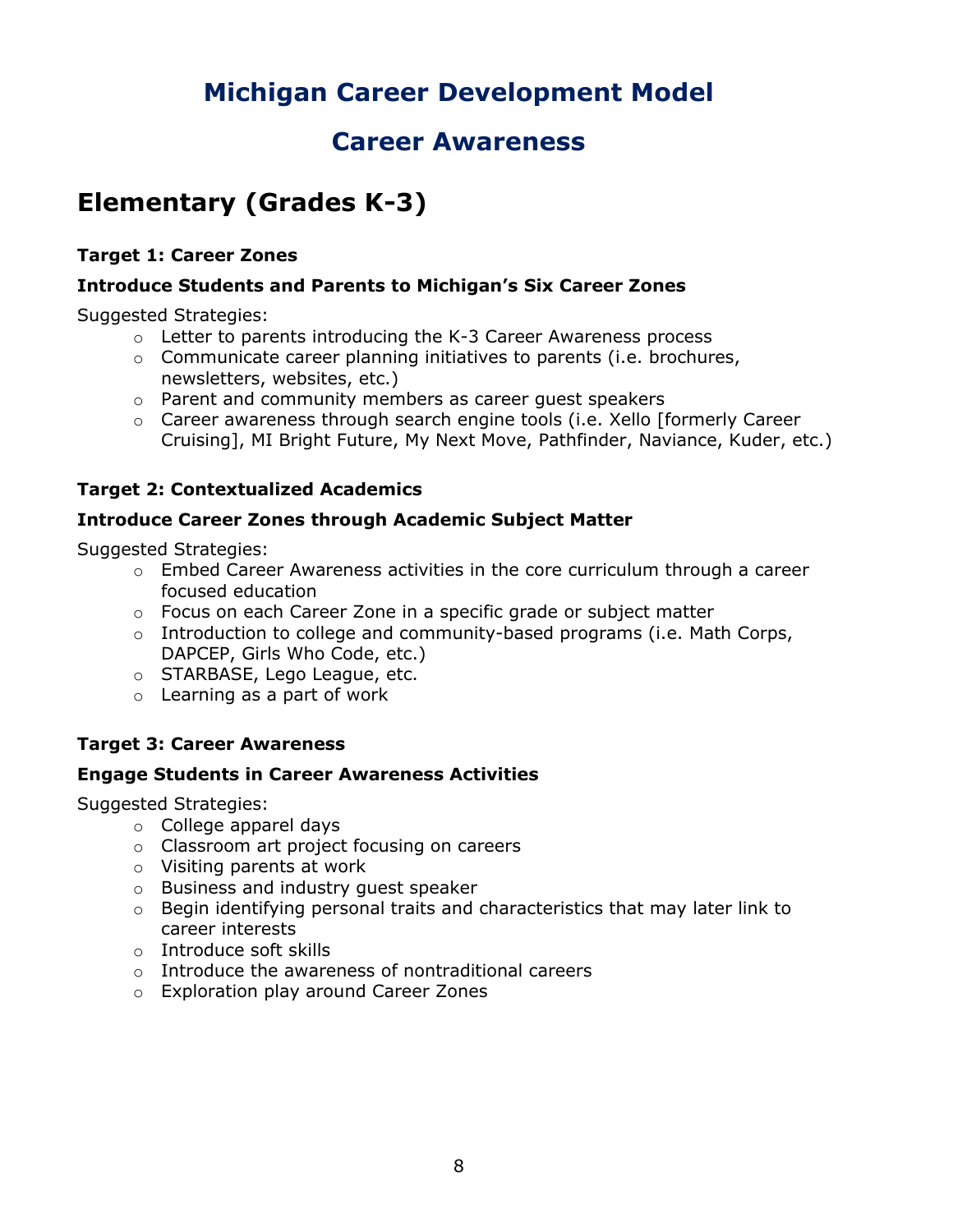## <span id="page-8-0"></span>**Target 4: Out of School Time/Family Engagement**

### **Engage Students and Families in Out of School Activities to Support Career Awareness**

- o Voluntary home visits by teachers for families
- o Parent leadership classes, school councils, and committees
- o Afterschool classes linked to school curriculum
- o Creation of a school "hub" of activities for students, families, and community members
- o Family support groups and education classes to promote family learning, develop job skills, and address health needs
- o Local partners cosponsor community, building, and cultural events (i.e. health fair, heritage celebration, Math Corps, DAPCEP, Girls Who Code, 4-H, Girl & Boy Scouts of America, etc.)
- o Career focused summer camps (i.e. STEM, Health, IT, etc.)
- o Participation of family in events/activities held at museums, libraries, zoo, state parks, etc.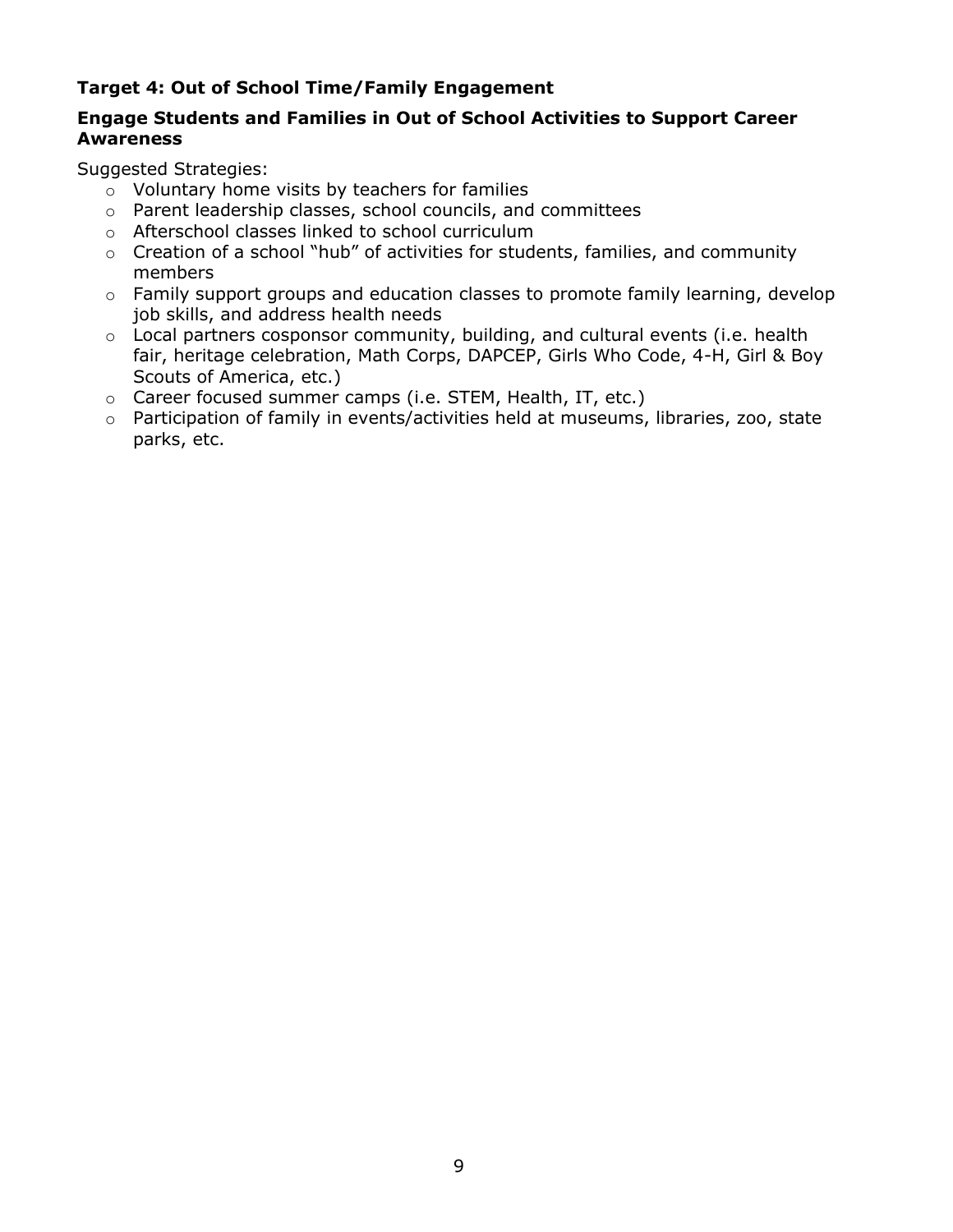## **Career Awareness**

## <span id="page-9-0"></span>**Upper Elementary (Grades 4–6)**

### <span id="page-9-1"></span>**Target 1: Career Zones**

### **Continue to Introduce Students and Parents to Michigan's Six Career Zones**

Suggested Strategies:

- o Letter to parents introducing the grade 4-6 Career Awareness process
- o Career Awareness field trips
- o Career Awareness library assignment/book fair/book reports
- o Family STEM/Engineering/Health/Public Safety nights
- o Target activities for a deeper awareness of the six Career Zones
- o Career awareness through search engine tools (i.e. Xello [formerly Career Cruising], MI Bright Future, My Next Move, Pathfinder, Naviance, Kuder, etc.)

### <span id="page-9-2"></span>**Target 2: Contextualized Academics**

#### **Continue to Introduce Career Zones through Academic Subject Matter**

Suggested Strategies:

- $\circ$  College and community-based programs (i.e. Junior Achievement, Math Corps, DAPCEP, Girls Who Code, etc.)
- o Science Fairs, Science Olympiad, Robotics, STARBASE, Project Lead the Way, Lego League, etc.
- $\circ$  Embed Career Awareness activities in the core curriculum through a career focused education
- o Focus on each Career Zone in a specific grade or subject matter
- o Begin to link core academics to Career Zones

## <span id="page-9-3"></span>**Target 3: Career Awareness**

#### **Engage Students in Career Awareness Activities**

- o Identify jobs in a Career Zone; include what is a nontraditional job
- o College and career apparel days
- o College and career awareness expo
- o Participation in career interest inventories
- $\circ$  Career specific awareness days (i.e. Manufacturing Day, Health Occupations, Construction Days, etc.)
- o Workplace tour
- $\circ$  Career interest interview of a community or family member followed by a written report
- o Research paper on top three career interest areas
- o Business and industry guest speakers
- o Basic soft skills/work ethic discussions
- $\circ$  Character building activities (i.e. who am I, what are values, strengths, weaknesses, citizenship, etc.)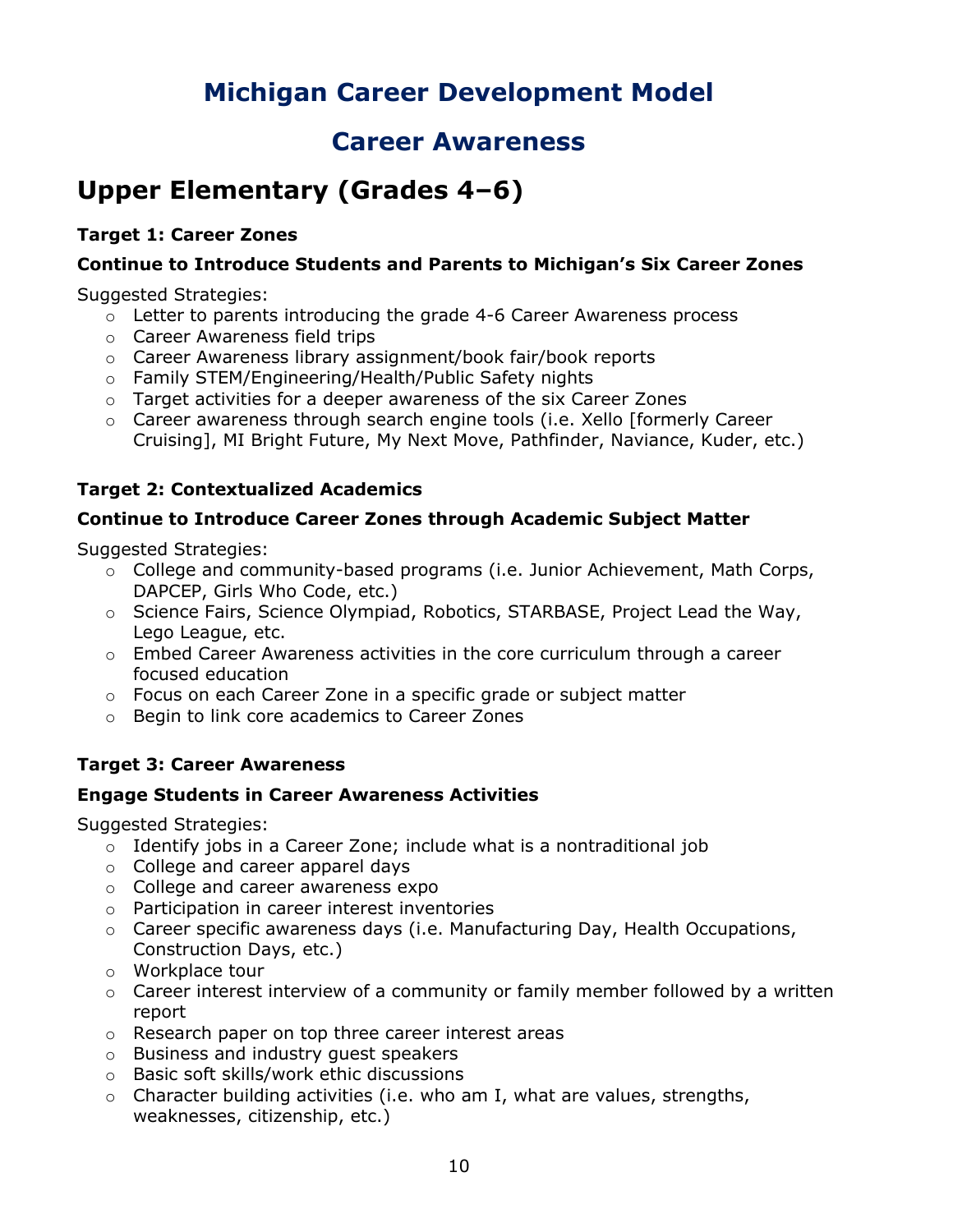## <span id="page-10-0"></span>**Target 4: Out of School Time/Family Engagement**

### **Engage Students and Families in Out of School Activities to Support Career Awareness**

- $\circ$  Back to School Night (class meetings where parents and teachers share learning strategies, review home learning tips, develop a communication plan)
- $\circ$  Student-led conferences to showcase portfolios of student work, followed by 1:1 conversation about learning and goal setting
- $\circ$  School tours led by students and community walks led by parents
- o Afterschool classes linked to school curriculum
- $\circ$  Creation and/or continuation of a school "hub" of activities for students, families, and community members
- $\circ$  Family support groups and education classes to promote family learning, develop job skills, and address health needs
- $\circ$  Local partners cosponsor community, building, and cultural events (i.e. Health Fair, Heritage Celebration, Math Corps, DAPCEP, Girls Who Code, 4-H, Girl & Boy Scouts of America, etc.)
- o Career focused summer camps (i.e. STEM, Health, IT, etc.)
- o School and community-based programs (i.e. Junior Achievement, Math Corps, DAPCEP, Girls Who Code, 4-H, Girls & Boy Scouts of America, etc.)
- $\circ$  Community resource awareness that supports family engagement in career awareness (i.e. museums, libraries, zoo, state parks, etc.)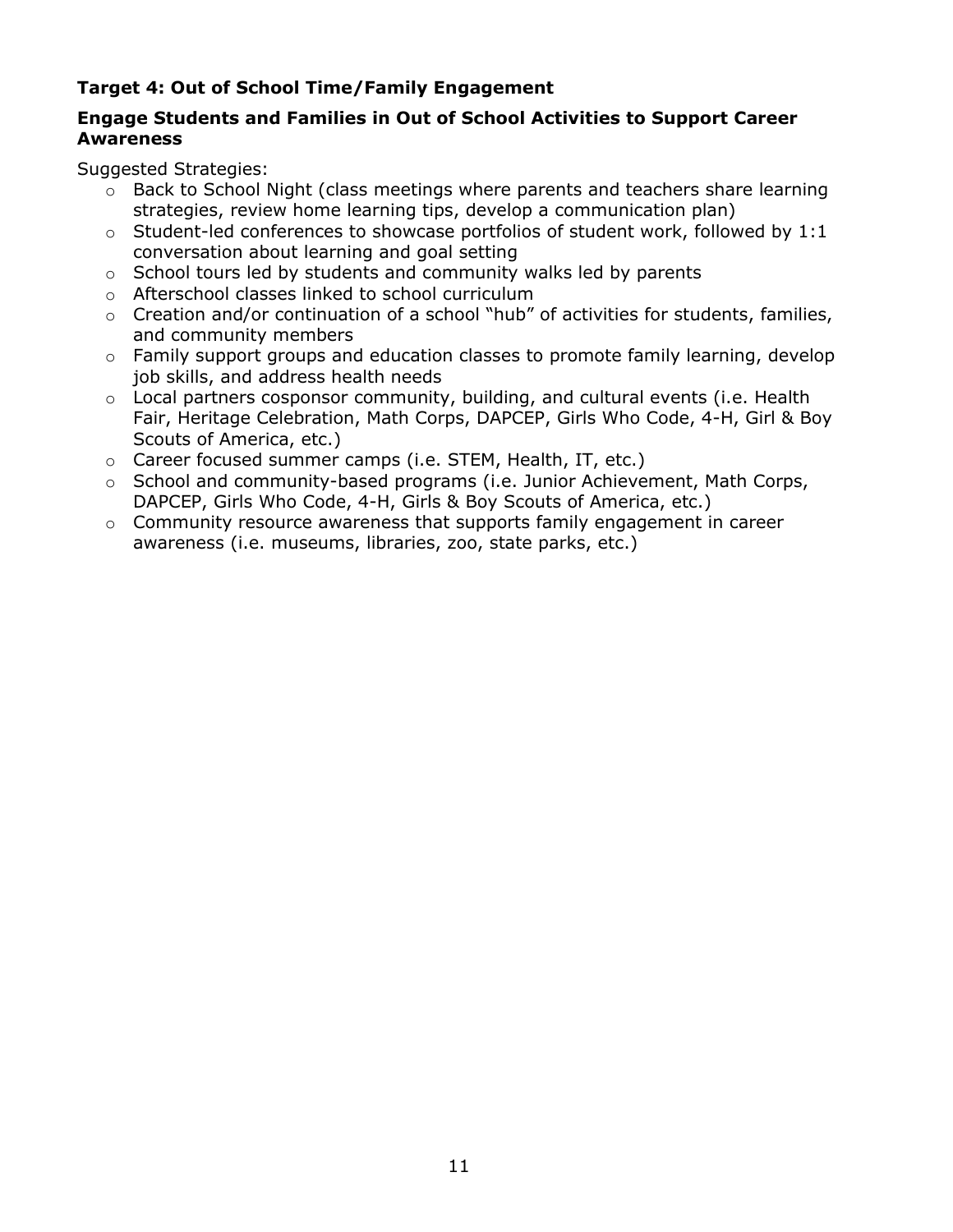## **Career Awareness Resources**

#### **Elementary (Grades K-3 and 4-6)**

<span id="page-11-0"></span>The following are some examples for your consideration in developing your model.

#### **American School Counselor Association**

Career Conversation Starters [https://www.schoolcounselor.org/school-counselors/publications-position](https://www.schoolcounselor.org/school-counselors/publications-position-statements/career-conversation-starters)[statements/career-conversation-starters](https://www.schoolcounselor.org/school-counselors/publications-position-statements/career-conversation-starters)

ASCA Mindsets & Behaviors for Student Success: K-12 College and Career-Readiness Standards for Every Student <https://www.schoolcounselor.org/asca/media/asca/home/MindsetsBehaviors.pdf>

Career Readiness from K-8

[https://www.schoolcounselor.org/newsletters/february-2018/career-readiness-from](https://www.schoolcounselor.org/newsletters/february-2018/career-readiness-from-k-8)[k-8](https://www.schoolcounselor.org/newsletters/february-2018/career-readiness-from-k-8)

How Do You Promote Career Readiness? [https://www.schoolcounselor.org/newsletters/february-2018/how-do-you-promote](https://www.schoolcounselor.org/newsletters/february-2018/how-do-you-promote-career-readiness)[career-readiness](https://www.schoolcounselor.org/newsletters/february-2018/how-do-you-promote-career-readiness)

School Counselor Resources for College and Career Readiness [https://www.schoolcounselor.org/newsletters/february-2018/from-the-chair-school](https://www.schoolcounselor.org/newsletters/february-2018/from-the-chair-school-counselor-resources-for-col)[counselor-resources-for-col](https://www.schoolcounselor.org/newsletters/february-2018/from-the-chair-school-counselor-resources-for-col)

#### **Michigan Department of Health & Human Services – Michigan Rehabilitation Services Assisting Students with Disabilities**

Pre-Employment Transition Services [https://www.michigan.gov/mdhhs/0,5885,7-339-73971\\_25392\\_82325---,00.html](https://www.michigan.gov/mdhhs/0,5885,7-339-73971_25392_82325---,00.html)

Michigan Career & Technical Institute [https://www.michigan.gov/mdhhs/0,5885,7-339-73971\\_25392\\_40242---,00.html](https://www.michigan.gov/mdhhs/0,5885,7-339-73971_25392_40242---,00.html)

Young Adults Looking for Employment [https://www.michigan.gov/mdhhs/0,5885,7-339-73971\\_25392\\_70985---,00.html](https://www.michigan.gov/mdhhs/0,5885,7-339-73971_25392_70985---,00.html)

## **Xello [formerly Career Cruising]/MI Bright Future**

<https://public.careercruising.com/en/>

#### **Michigan Department of Licensing and Regulatory Affairs Services for Blind Persons**

Blind and Low Vision Students Explore Careers in  $21<sup>st</sup>$  Century Transportation [https://www.michigan.gov/lara/0,4601,7-154-89334\\_28313-482212--,00.html](https://www.michigan.gov/lara/0,4601,7-154-89334_28313-482212--,00.html)

Blind Students Gain Employability Skills at Camp [https://www.michigan.gov/lara/0,4601,7-154-89334\\_28313-475810--,00.html](https://www.michigan.gov/lara/0,4601,7-154-89334_28313-475810--,00.html)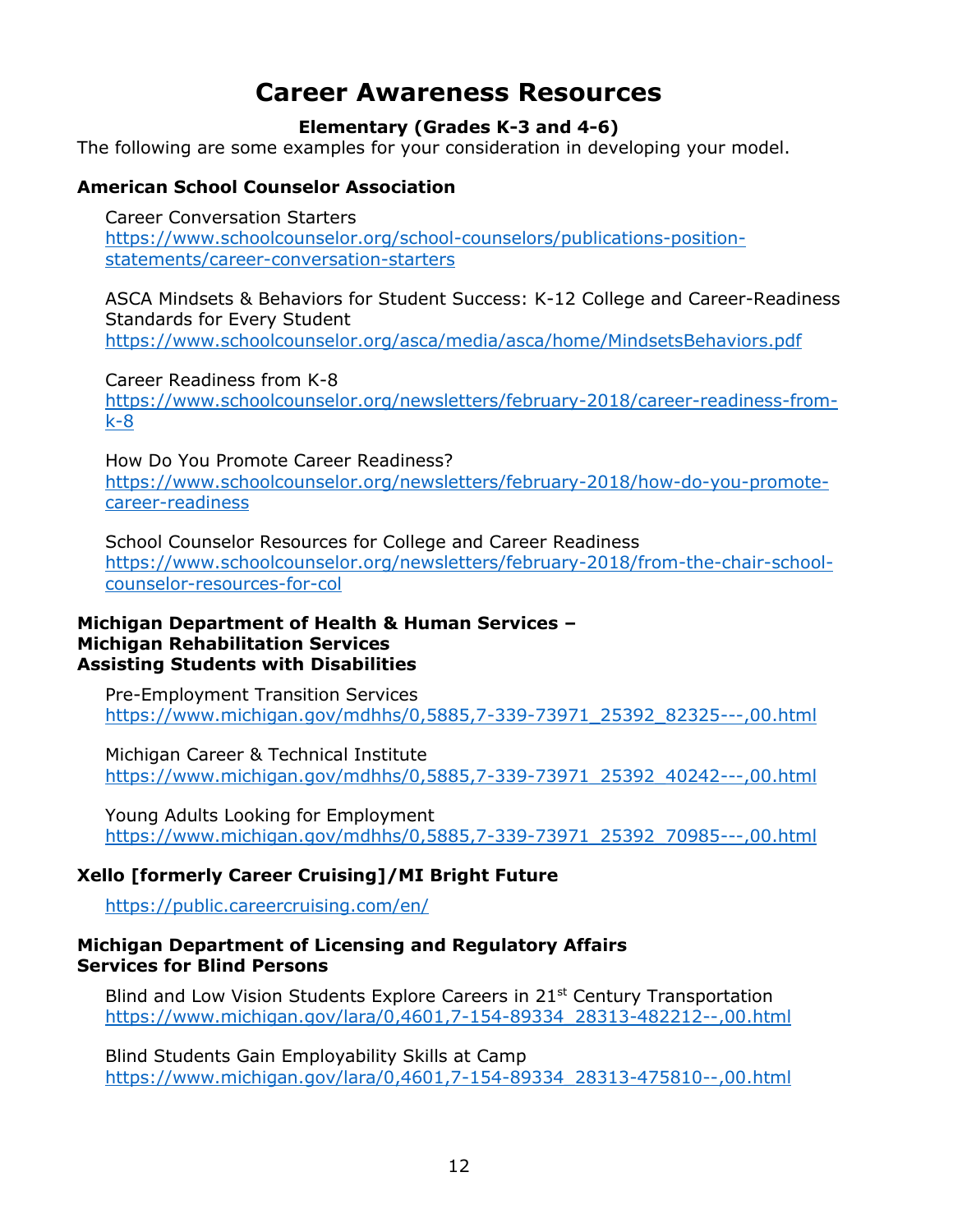### **Michigan's Action Plan for Literacy Excellence**

[https://www.michigan.gov/mde/0,4615,7-140-28753\\_74161---,00.html](https://www.michigan.gov/mde/0,4615,7-140-28753_74161---,00.html)

### **ADVANCE CTE State Leaders Connecting to Work**

Expanding Middle School CTE to Promote Lifelong Learner Success <https://careertech.org/resource/expanding-middle-school-cte>

Engage Parents and Learners – How to Promote Career and Technical Education <https://careertech.org/recruitmentstrategies>

Resources to Engage Policymakers, Parents, and Stakeholders<https://careertech.org/advocate>

### **Talent Portfolio Helpful Links:**

Edutopia – 11 Essentials for Excellent Digital Portfolios <https://www.edutopia.org/blog/11-essentials-for-excellent-eportfolios-vicki-davis>

21<sup>st</sup> Century Digital Portfolio - Heritage High School, Newport News, VA [http://heritage.nn.k12.va.us/career\\_portfolios.html](http://heritage.nn.k12.va.us/career_portfolios.html)

High School Essential Skills Portfolio Guide – The New Northern Virginia HS [http://newschoolva.com/files/Portfolio\\_Guide.pdf](http://newschoolva.com/files/Portfolio_Guide.pdf)

High School E-Portfolio – Livermore HS, Livermore, CA <https://livermorehs.schoolloop.com/portfolio>

Maine Career Advantage - Career Portfolios for Middle Schools Students [http://www.breitlinks.com/careers/career\\_pdfs/portfolio.pdf](http://www.breitlinks.com/careers/career_pdfs/portfolio.pdf)

Diagnostic Center North, California Department of Education – Middle School Transition Portfolio Guide [https://www.transitioncoalition.org/wpcontent/originalSiteAssets/files/docs/MSGuide](https://www.transitioncoalition.org/wpcontent/originalSiteAssets/files/docs/MSGuide1214275537.pdf) [1214275537.pdf](https://www.transitioncoalition.org/wpcontent/originalSiteAssets/files/docs/MSGuide1214275537.pdf)

### *A Short List of Michigan Districts who Have Established Career Development Programs*

Grand Haven Area Public Schools "Homegrown" Program <https://www.facebook.com/GrandHavenAreaPS/>

Muskegon Area Intermediate School District "Muskegon Made" <https://www.muskegonisd.org/career-college/muskegonmade/>

Alpena Public Schools "Alpena Career & College Access Network (ACCAN)" <http://www.alpenacareerandcollegeready.org/>

Genesee Intermediate School District "Career Planning Manual" [https://www.geneseeisd.org/educational\\_programs/career\\_technical\\_education/addi](https://www.geneseeisd.org/educational_programs/career_technical_education/additional_resources) [tional\\_resources](https://www.geneseeisd.org/educational_programs/career_technical_education/additional_resources)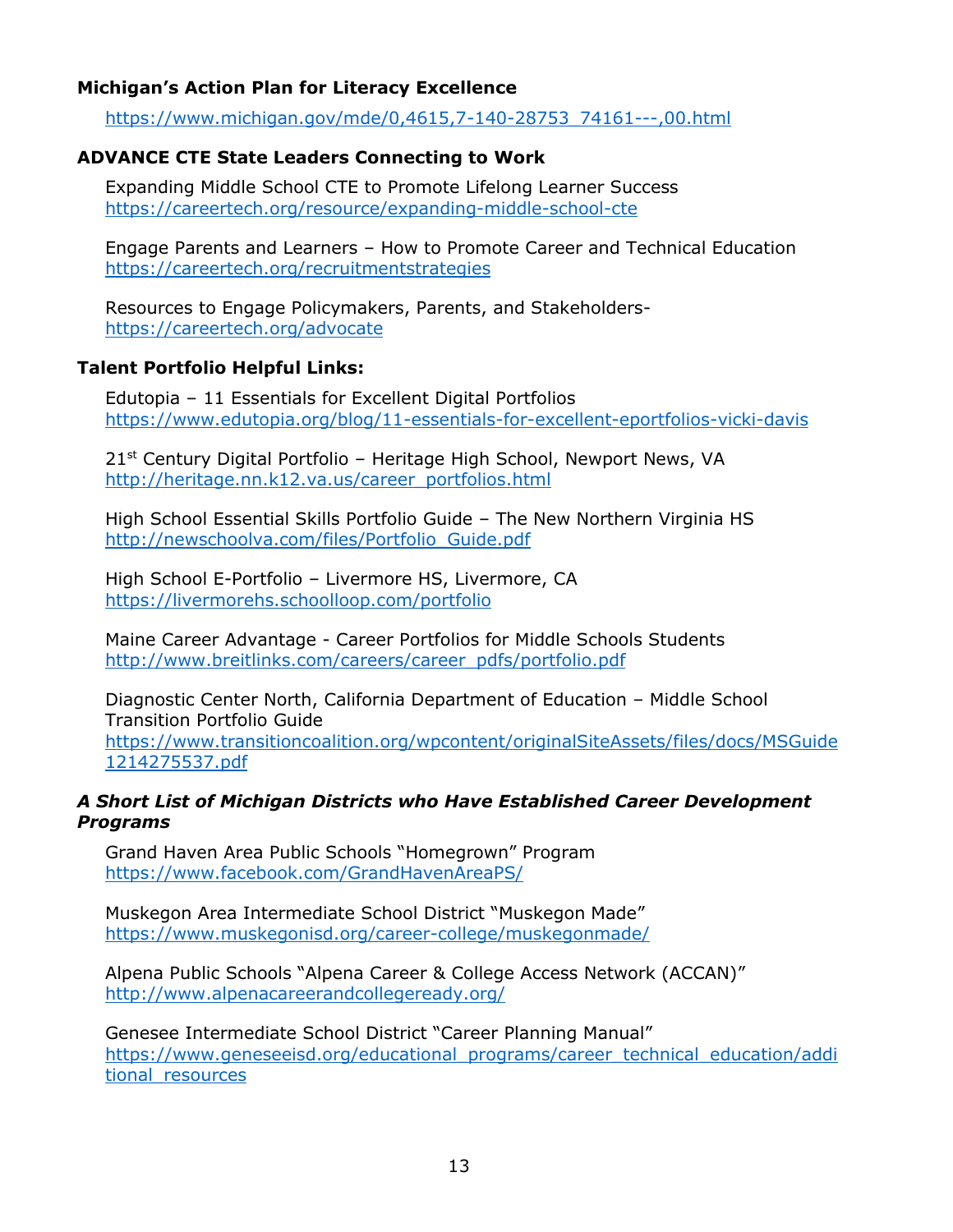Kent Intermediate School District "Career Planning Tools" [https://www.kentisd.org/educators/career-readiness/educators/career-planning](https://gcc02.safelinks.protection.outlook.com/?url=https%3A%2F%2Fwww.kentisd.org%2Feducators%2Fcareer-readiness%2Feducators%2Fcareer-planning-tools%2F&data=04%7C01%7CReyesL1%40michigan.gov%7C2bd787bea1484212af9a08d967e02385%7Cd5fb7087377742ad966a892ef47225d1%7C0%7C0%7C637655034622578641%7CUnknown%7CTWFpbGZsb3d8eyJWIjoiMC4wLjAwMDAiLCJQIjoiV2luMzIiLCJBTiI6Ik1haWwiLCJXVCI6Mn0%3D%7C1000&sdata=lqUiXRJgPgqG6KdJd1UfisOJtOJbqhbYQDyhB6ZCc40%3D&reserved=0)[tools/](https://gcc02.safelinks.protection.outlook.com/?url=https%3A%2F%2Fwww.kentisd.org%2Feducators%2Fcareer-readiness%2Feducators%2Fcareer-planning-tools%2F&data=04%7C01%7CReyesL1%40michigan.gov%7C2bd787bea1484212af9a08d967e02385%7Cd5fb7087377742ad966a892ef47225d1%7C0%7C0%7C637655034622578641%7CUnknown%7CTWFpbGZsb3d8eyJWIjoiMC4wLjAwMDAiLCJQIjoiV2luMzIiLCJBTiI6Ik1haWwiLCJXVCI6Mn0%3D%7C1000&sdata=lqUiXRJgPgqG6KdJd1UfisOJtOJbqhbYQDyhB6ZCc40%3D&reserved=0)

Stockbridge Schools "Academic Career Plan" [https://docs.google.com/a/stockbridge.k12.wi.us/viewer?a=v&pid=sites&srcid=c3Rv](https://docs.google.com/a/stockbridge.k12.wi.us/viewer?a=v&pid=sites&srcid=c3RvY2ticmlkZ2UuazEyLndpLnVzfHd3d3xneDoxZWJkZTgyMzY5NGFmZjc2) [Y2ticmlkZ2UuazEyLndpLnVzfHd3d3xneDoxZWJkZTgyMzY5NGFmZjc2](https://docs.google.com/a/stockbridge.k12.wi.us/viewer?a=v&pid=sites&srcid=c3RvY2ticmlkZ2UuazEyLndpLnVzfHd3d3xneDoxZWJkZTgyMzY5NGFmZjc2)

#### **Career Development Models from Other States**

State of California Career Resource Network <http://www.californiacareers.info/#?Lesson%20Plans>

State of Georgia Career Awareness and Exploration [http://www.gadoe.org/Curriculum-Instruction-and-](http://www.gadoe.org/Curriculum-Instruction-and-Assessment/CTAE/Pages/Elementary-Cluster-Activities.aspx)[Assessment/CTAE/Pages/Elementary-Cluster-Activities.aspx](http://www.gadoe.org/Curriculum-Instruction-and-Assessment/CTAE/Pages/Elementary-Cluster-Activities.aspx)

State of Missouri Career Awareness and Exploration [https://dese.mo.gov/college-career-readiness/school-counseling/curriculum/career](https://dese.mo.gov/college-career-readiness/school-counseling/curriculum/career-development-lesson-plans)[development-lesson-plans](https://dese.mo.gov/college-career-readiness/school-counseling/curriculum/career-development-lesson-plans)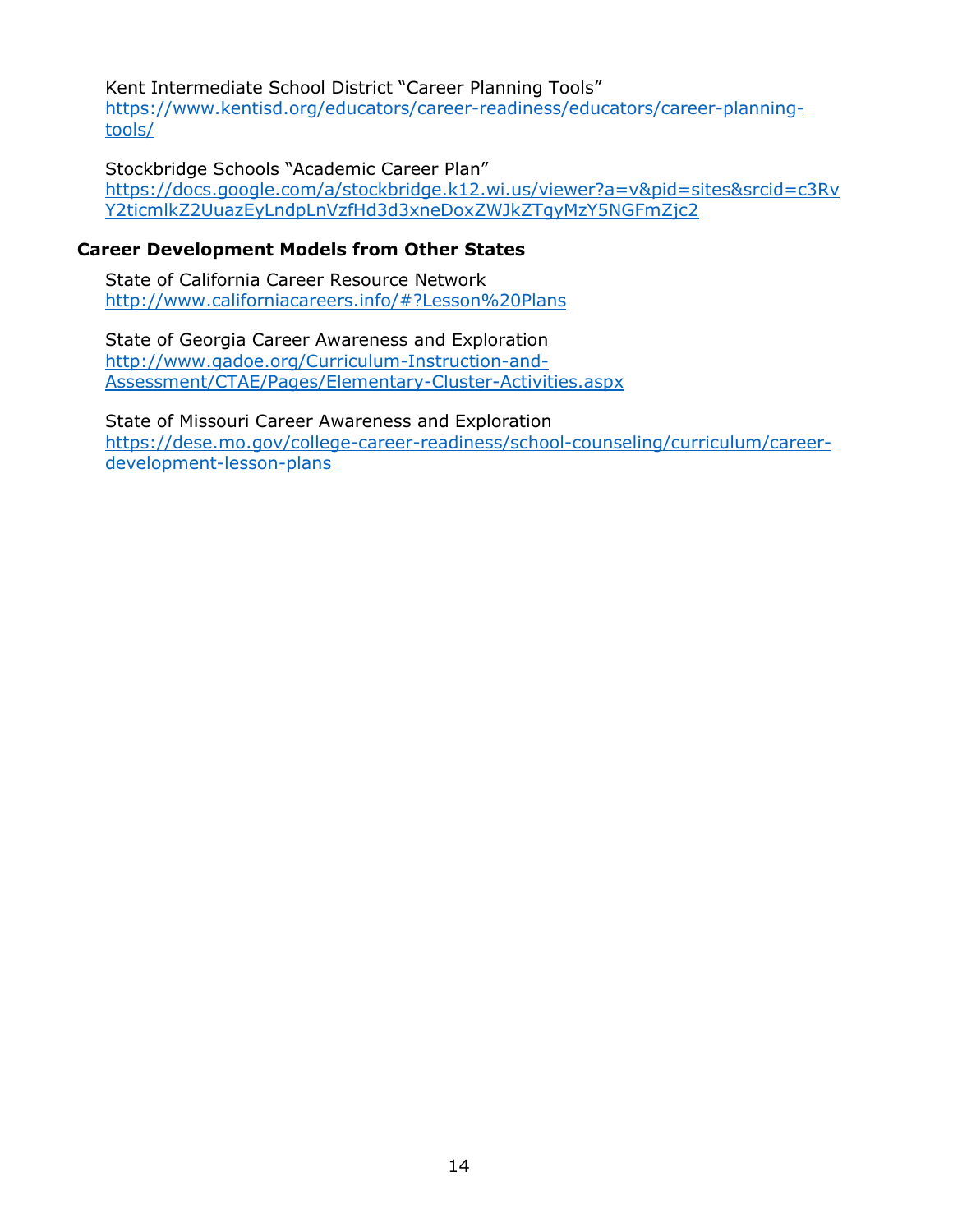

## **CAREER EXPLORATION (Grades 7-8)**

## **Middle School**

#### <span id="page-14-0"></span>**Definition of Career Exploration:**

Students explore and investigate Michigan's 17 Career Clusters to discover which pathway and careers best align with their interests. Through embedded classroom lessons and activities, students start to develop an Educational Development Plan (EDP) and a Talent Portfolio. Career information and postsecondary education data are included within the planning process. During Career Exploration, course selections, investigation of multiple pathways, and refining of the EDP occurs.

The goal is to create learning opportunities that support academic rigor, knowledge and skill development, social emotional learning, and career exploration. Career Exploration activities are an integrated collection of assessments, skill sets, and services intended to define students' areas of interest and are aligned with core academic, technical, and employability skills. The following Career Exploration section contains learning targets and suggested strategies that can be utilized to assist schools in developing a local or regional career development model. Michigan's 17 Career Clusters can be found on the next page.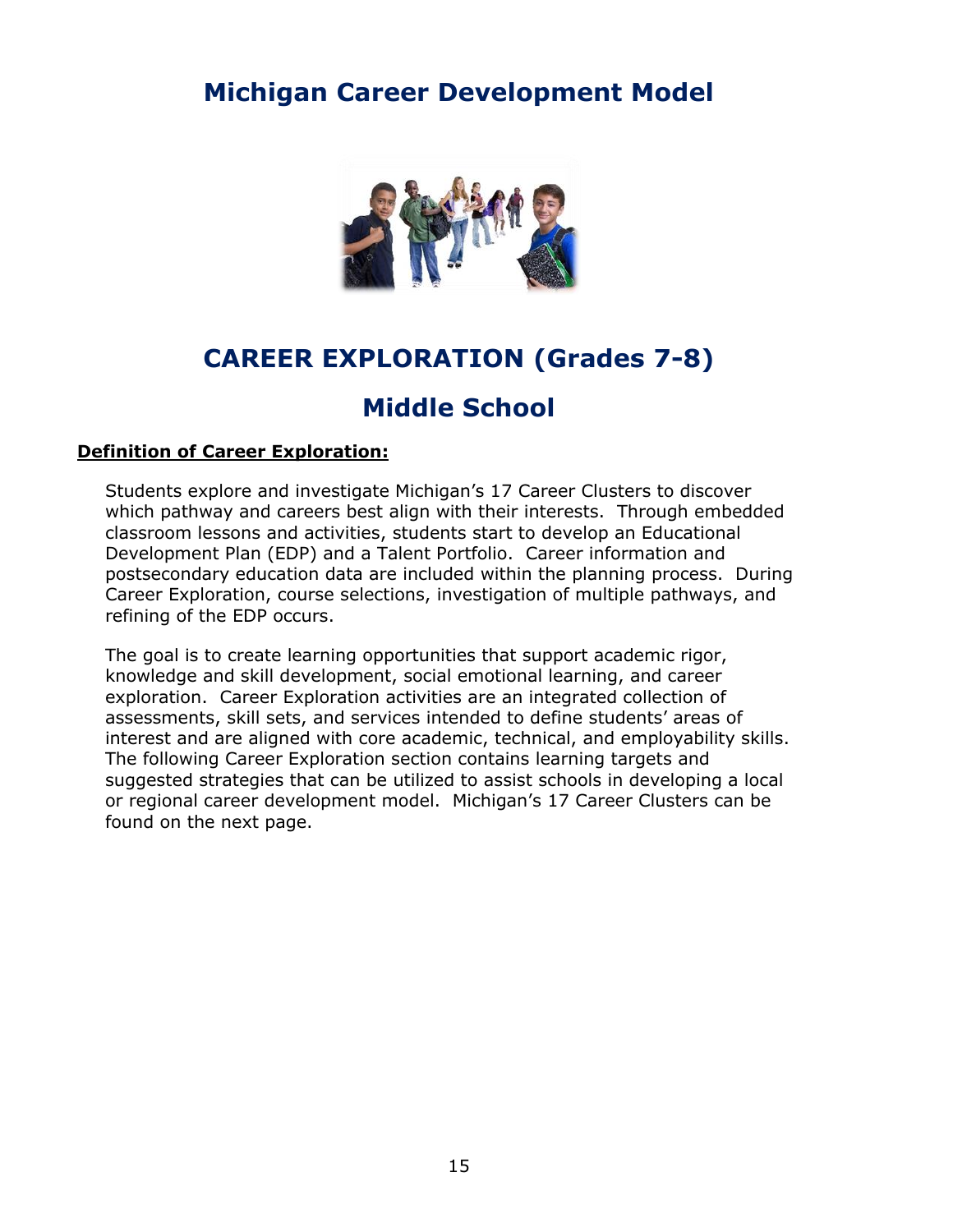## <span id="page-15-0"></span>**Michigan's 17 Career Clusters**

Agriculture, Food & Natural Resources Architecture & Construction Arts, A/V Technology & Communications Business, Management & Administration Education & Training Energy Finance Government & Public Administration Health Science Hospitality & Tourism Human Services Information Technology Law, Public Safety, Corrections & Security Marketing Manufacturing Science, Technology, Engineering & Mathematics Transportation, Distribution & Logistics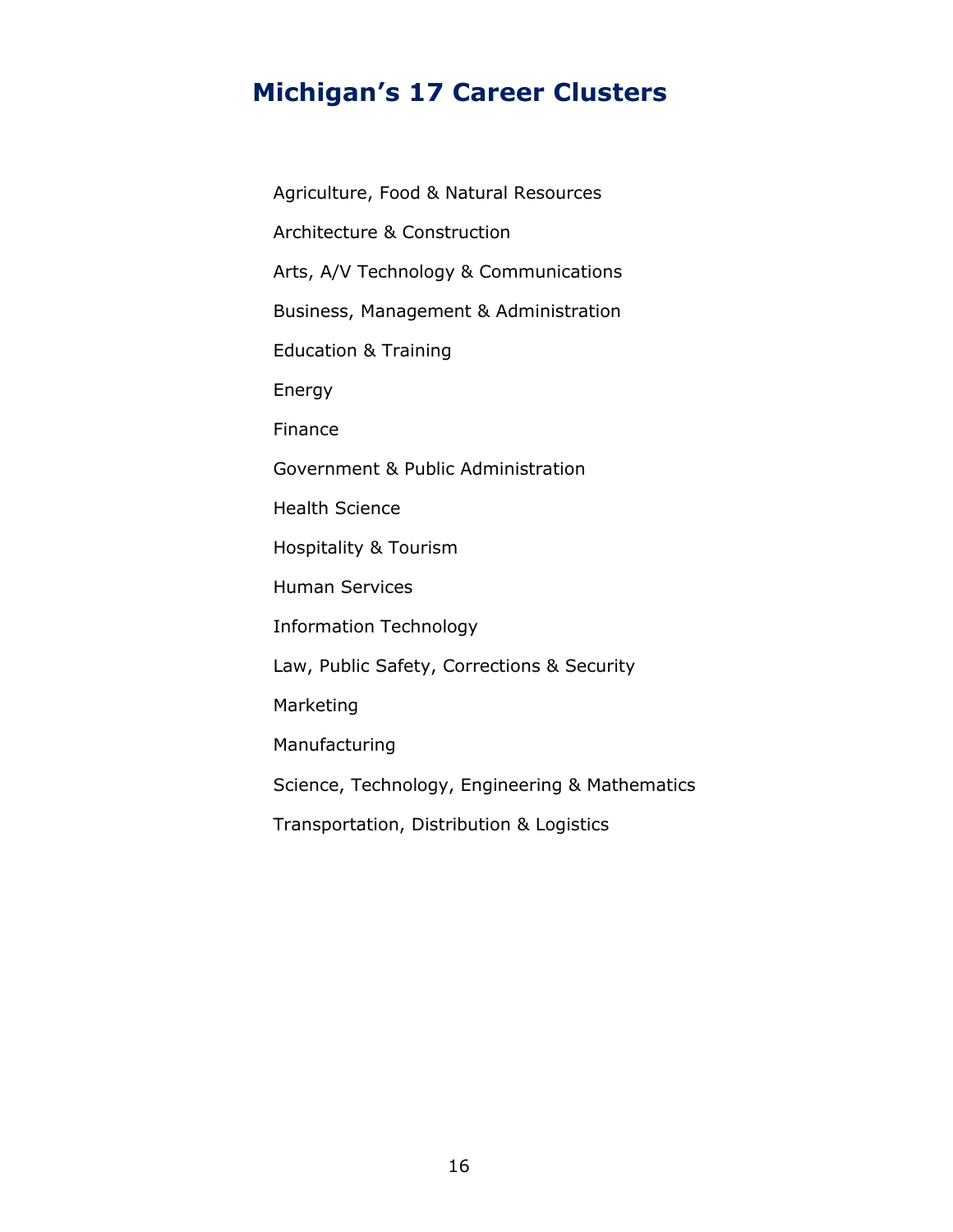## **Career Exploration**

## <span id="page-16-0"></span>**Middle School (Grades 7–8)**

## <span id="page-16-1"></span>**Target 1: Career Clusters/Career Pathways**

## **Introduce Students and Parents to Michigan's 17 Career Clusters**

Suggested Strategies:

- o Communicate middle school Grades 7-8 Career Exploration initiatives to parents (i.e. brochures, newsletters, websites, etc.)
- o College and career days
- o Career Exploration through search engine tools (i.e. Xello [formerly Career Cruising], MI Bright Future, My Next Move, Pathfinder, Naviance, Kuder, etc.)
- o Career Specific Exploration Days (i.e. Manufacturing Day, Health Occupations, Construction Days, etc.)
- o Student/parent workshops on EDP; how parents can support their child in reviewing the EDP
- o Current "hot" jobs; what makes them hot in Michigan (i.e. high-skill, high-wage, high-demand)

## <span id="page-16-2"></span>**Target 2: Contextualized Academics**

## **Deliver Core Academic Content through Subject Matter**

- $\circ$  Embed Career Exploration activities in the core curriculum through a career focused education
- $\circ$  Focus on each Career Cluster in a specific grade or subject matter
- o Integrate core academics to Michigan's 17 Career Clusters
- o Incorporate collaborative teaching model (i.e. ELA and Social Studies combined lesson plan)
- o College and community-based programs (i.e. Junior Achievement, Math Corps, DAPCEP, Girls Who Code, etc.)
- o Student competency-based activities (i.e. Science Fairs, Science Olympiad, Robotics, STARBASE, Project Lead the Way, Lego League, etc.)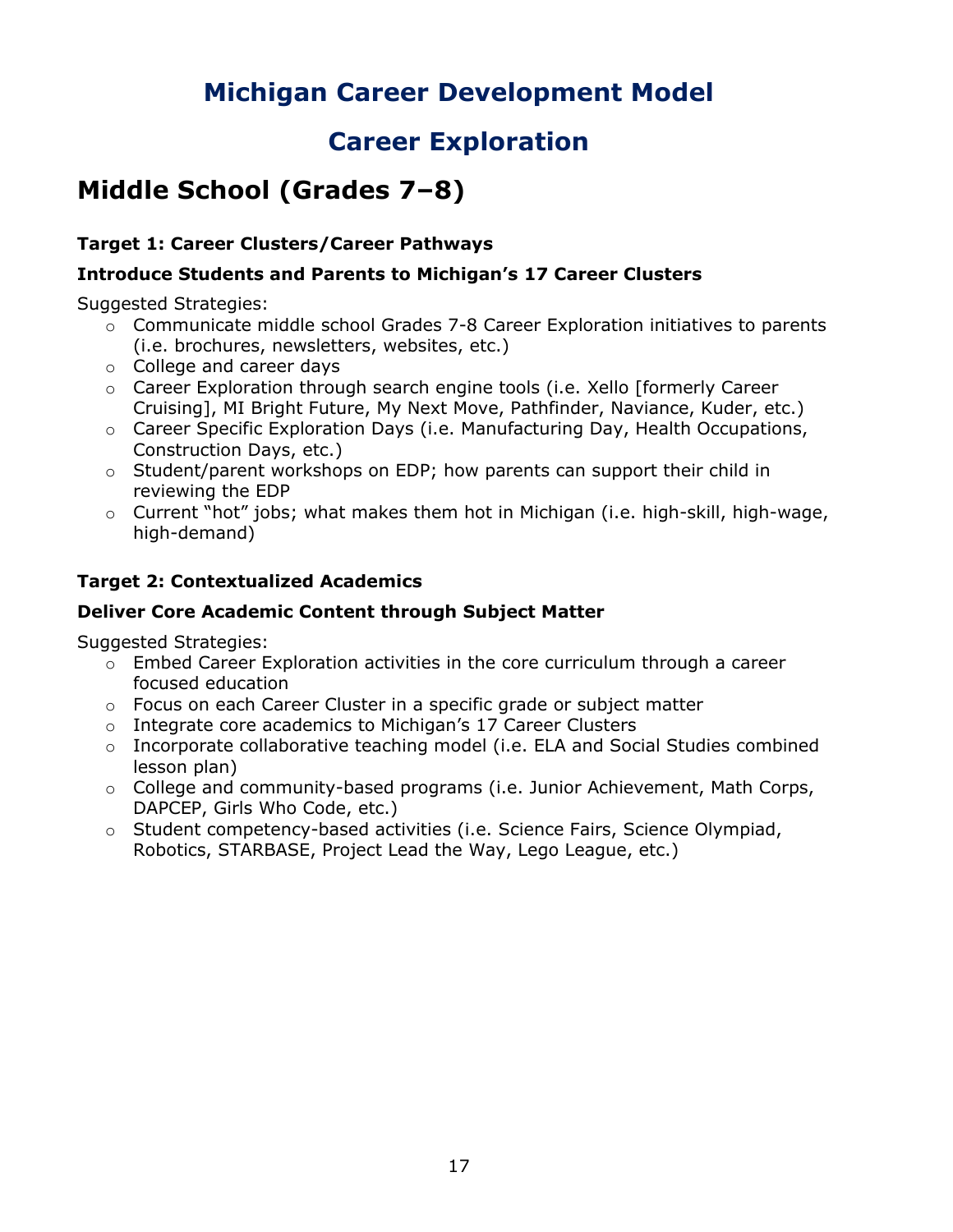## <span id="page-17-0"></span>**Target 3: Career Exploration**

### **Continue to Acquire Knowledge about Careers, Postsecondary, and Employment Opportunities**

Suggested Strategies:

- $\circ$  Field trip to a community college/university for postsecondary exploration to show how Michigan Merit Curriculum (MMC) requirements can be met prior to entering high school
- o Career and Technical Education program visits/tours
- $\circ$  Business and industry quest speakers, including nontraditional and persons with disabilities
- o Simplified mock interviews
- $\circ$  One day job shadowing
- o Volunteering for a non-profit
- o Identify personal traits and characteristics that may later link to career interests
- o Study skills and time management lessons
- o Soft skills/work ethics (i.e. teamwork skills, problem-solving skills, critical thinking skills, technological literacy, conflict resolution, etc.)

### <span id="page-17-1"></span>**Target 4: Out of School Time/Family Engagement**

### **Engage Students and Families in Out of School Activities to Support Career Exploration**

- o Transitional events designed for students and families (i.e. activities held at feeder middle schools, tours at high schools, 4-week pre-high school summer course, etc.)
- $\circ$  Creation of a parent organization that conducts focus groups with families to identify issues and report back to school leadership team
- $\circ$  Academic focused workshops for families (i.e. what high-level academic work looks like at each grade level, where to get help for students, discussion of Student Success Plans, homework help, etc.)
- o Parent career readiness workshops (including Career and Technical Education, Early Middle College options, dual enrollment, choosing a college, Military career options, etc.)
- $\circ$  Family support groups and education classes to promote family learning, develop job skills, and address health needs
- $\circ$  Local partners cosponsor community, building, and cultural events (i.e. health fair, heritage celebration, job fair, summer camps/planning, etc.)
- o Career focused summer camps (i.e. STEM, Health, IT, etc.)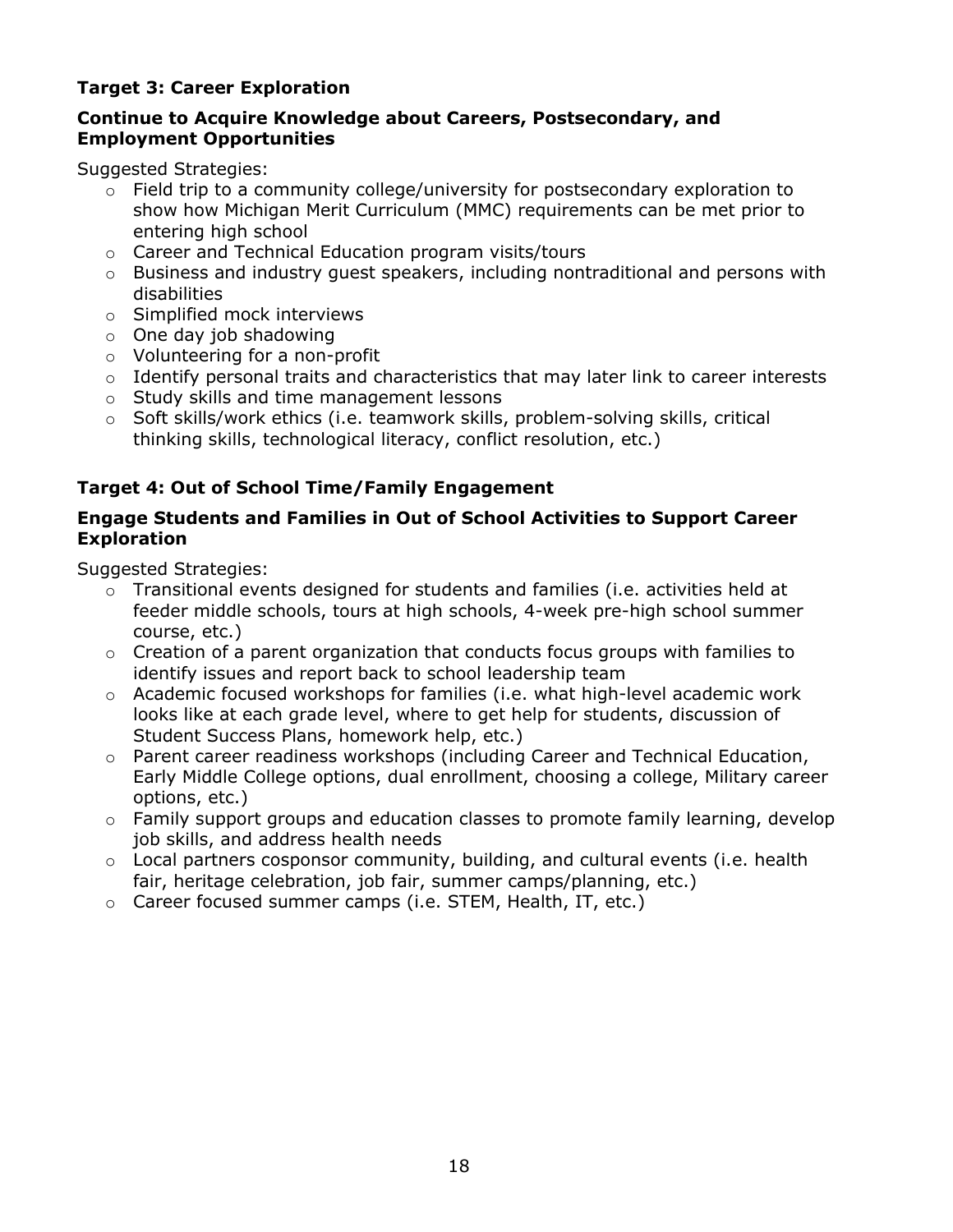## <span id="page-18-0"></span>**Target 5: Career Interest Inventories and Activities**

### **Utilize Career Planning Assessments**

Suggested Strategies:

- $\circ$  Assist students with identifying career interests and activities as aligned to their academic strengths
- o Career Assessment inventories administered to students
- o Career Assessment inventory results interpreted with students prior to the completion of the EDP (i.e. Career Matchmaker, Xello [formerly Career Cruising], etc.)
- o Complete a career ability assessment
- o Complete a work values inventory

## <span id="page-18-1"></span>**Target 6: Career Planning**

### **Engage Students in Course Planning and Career Focus**

Suggested Strategies:

- o Schedule appointment with high school counselor to plan high school courses and a career focus
- o Advise students that many of the curricular requirements may be fulfilled through CTE opportunities
- $\circ$  Career Exploration class (i.e. Career and Technical Education Rotational Pathway Options)
- $\circ$  Begin discussions on obtaining early college credit in high school (i.e. dual enrollment, articulated credit, advanced placement, and Early Middle College opportunities)
- o Teach SMART goal setting (Specific, Measurable, Attainable, Relevance/Realistic, Time-Bound)
- o Preparing to transition to high school

## <span id="page-18-2"></span>**Target 7: Educational Development Plan (EDP)**

## **Initiate an EDP\***

Suggested Strategies:

- $\circ$  Develop an EDP in Grade 7 under the supervision of the student's school counselor or qualified designee
- $\circ$  Review, revise, and complete the EDP in Grade 8 to identify career development goals as they relate to academic requirements for high school
- o Create student-driven notebook/folder/portfolio
- o EDP should include the following components:
	- *Personal Information Career Goal(s) Projected Job Openings Education/Training Goal(s) Assessment Results Plan of Action Career Awareness/Exploration*

*Work-Based Learning Course Selections Career Options Identify Career Goals Parent Consultation/Endorsement Revise/Update EDP Annually* 

**\****See reference section for EDP example*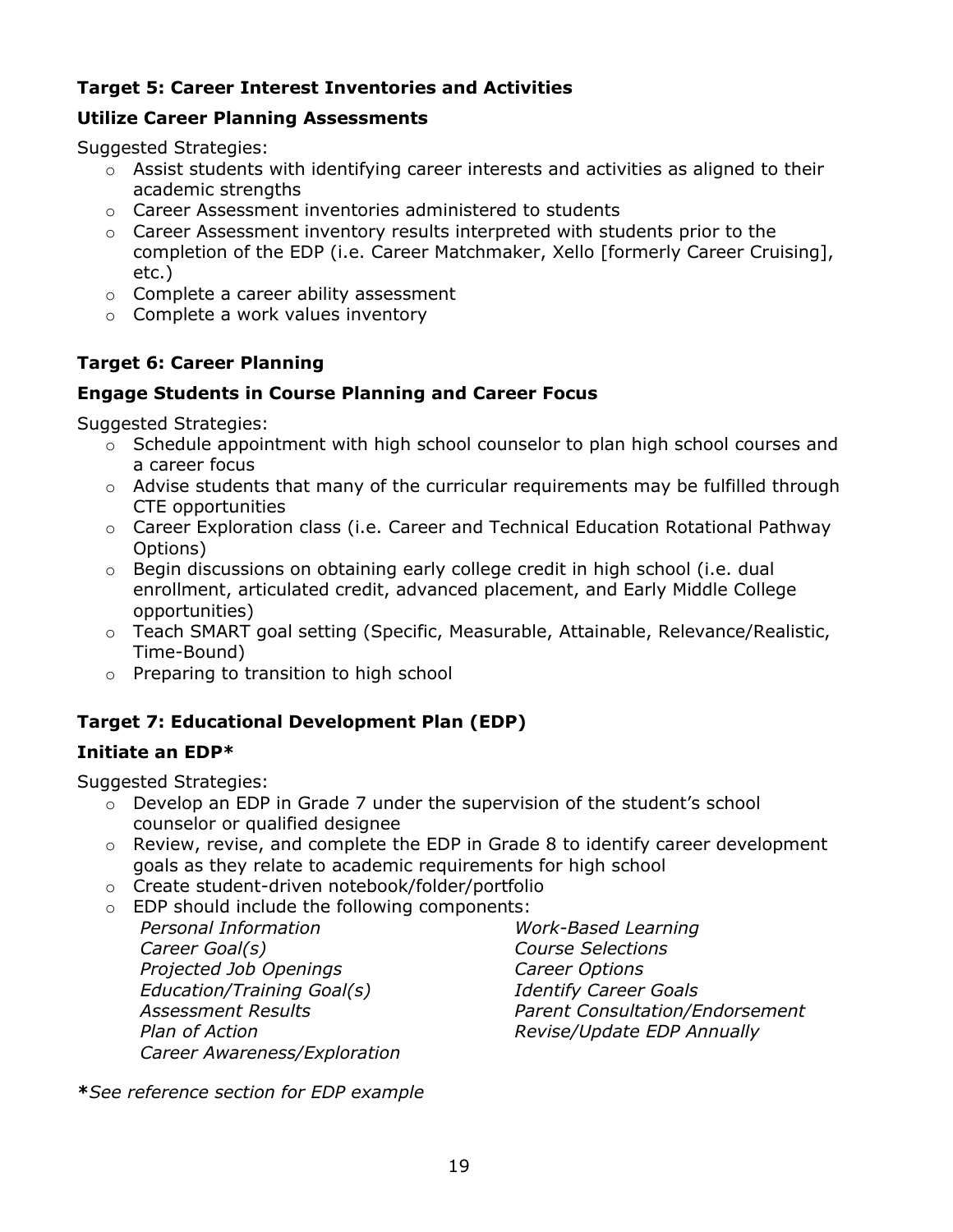## <span id="page-19-0"></span>**Target 8: Talent Portfolio**

## **Orientation to the Purpose of a Talent Portfolio\***

Suggested Strategies:

- o Initiate in Grade 7 the development of a Talent Portfolio which will be revised annually through the student's EDP
- o The Talent Portfolio shall include a record of the student's experiences, proficiencies, certifications, digital badges, and accomplishments that demonstrate talents or marketable skills

**\****See reference section for Talent Portfolio examples*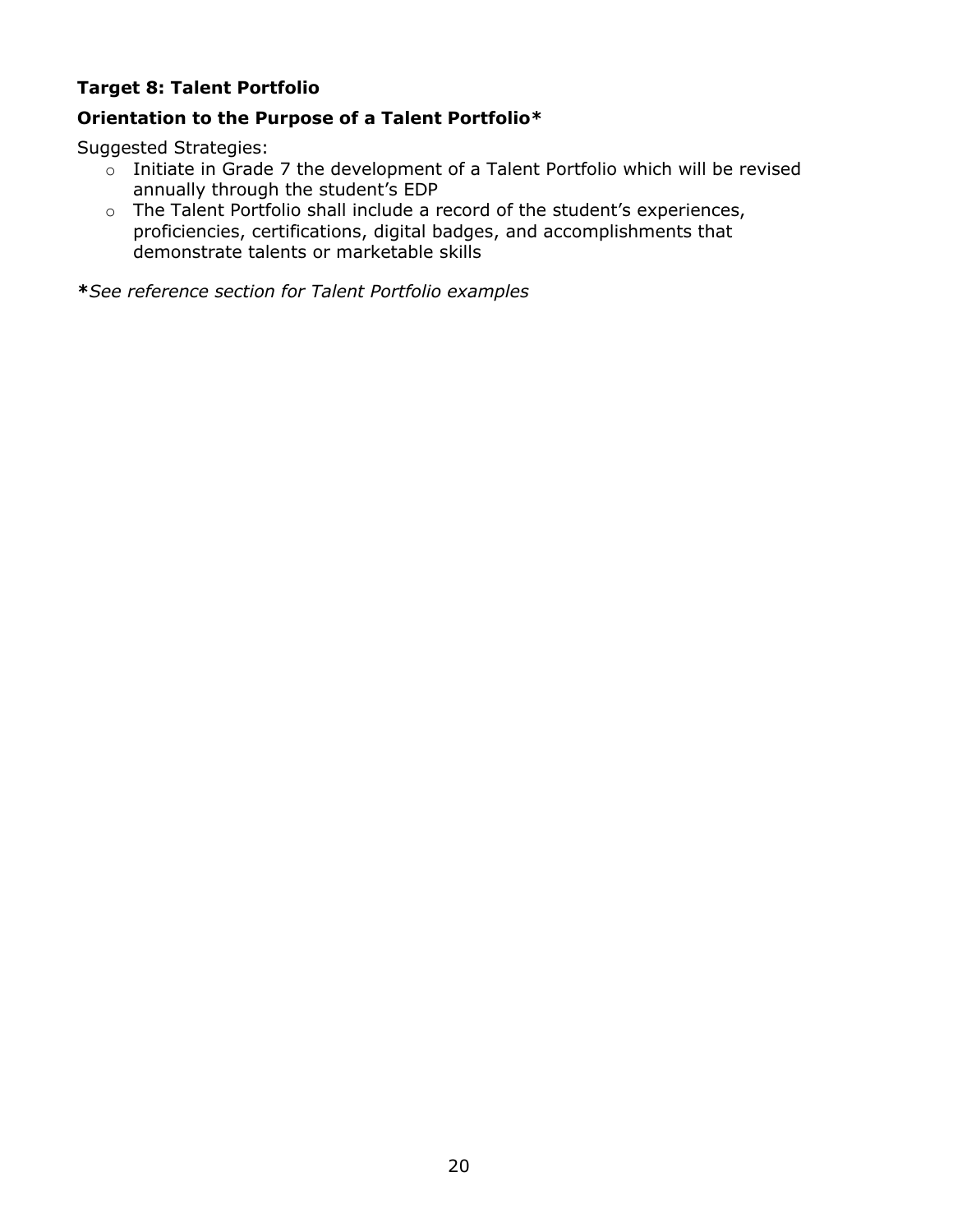## **Career Exploration Resources**

### **Middle School (Grades 7-8)**

<span id="page-20-0"></span>The following are some examples for your consideration in developing your model.

#### **American School Counselor Association**

Career Conversation Starters [https://www.schoolcounselor.org/school-counselors/publications-position](https://www.schoolcounselor.org/school-counselors/publications-position-statements/career-conversation-starters)[statements/career-conversation-starters](https://www.schoolcounselor.org/school-counselors/publications-position-statements/career-conversation-starters)

ASCA Mindsets & Behaviors for Student Success: K-12 College and Career-Readiness Standards for Every Student <https://www.schoolcounselor.org/asca/media/asca/home/MindsetsBehaviors.pdf>

Career Readiness from K-8 <https://www.schoolcounselor.org/newsletters/february-2018/career-readiness-from-k-8>

How Do You Promote Career Readiness? [https://www.schoolcounselor.org/newsletters/february-2018/how-do-you-promote](https://www.schoolcounselor.org/newsletters/february-2018/how-do-you-promote-career-readiness)[career-readiness](https://www.schoolcounselor.org/newsletters/february-2018/how-do-you-promote-career-readiness)

School Counselor Resources for College and Career Readiness [https://www.schoolcounselor.org/newsletters/february-2018/from-the-chair-school](https://www.schoolcounselor.org/newsletters/february-2018/from-the-chair-school-counselor-resources-for-col)[counselor-resources-for-col](https://www.schoolcounselor.org/newsletters/february-2018/from-the-chair-school-counselor-resources-for-col)

#### **Xello [formerly Career Cruising]/MI Bright Future**

<https://public.careercruising.com/en/>

#### **ADVANCE CTE State Leaders Connecting to Work**

Expanding Middle School CTE to Promote Lifelong Learner Success <https://careertech.org/resource/expanding-middle-school-cte>

Engage Parents and Learners – How to Promote Career and Technical Education <https://careertech.org/recruitmentstrategies>

Resources to Engage Policymakers, Parents, and Stakeholders<https://careertech.org/advocate>

#### **Michigan Department of Education Work-Based Learning Manual (3 Guides- Non-CTE Programs, Non-CTE Students with an IEP, State-Approved CTE Programs)**

[https://www.michigan.gov/mde/0,4615,7-140-2629\\_53968-472911--,00.html](https://www.michigan.gov/mde/0,4615,7-140-2629_53968-472911--,00.html)

#### **Career Pathfinder**

<https://pathfinder.mitalent.org/#/home>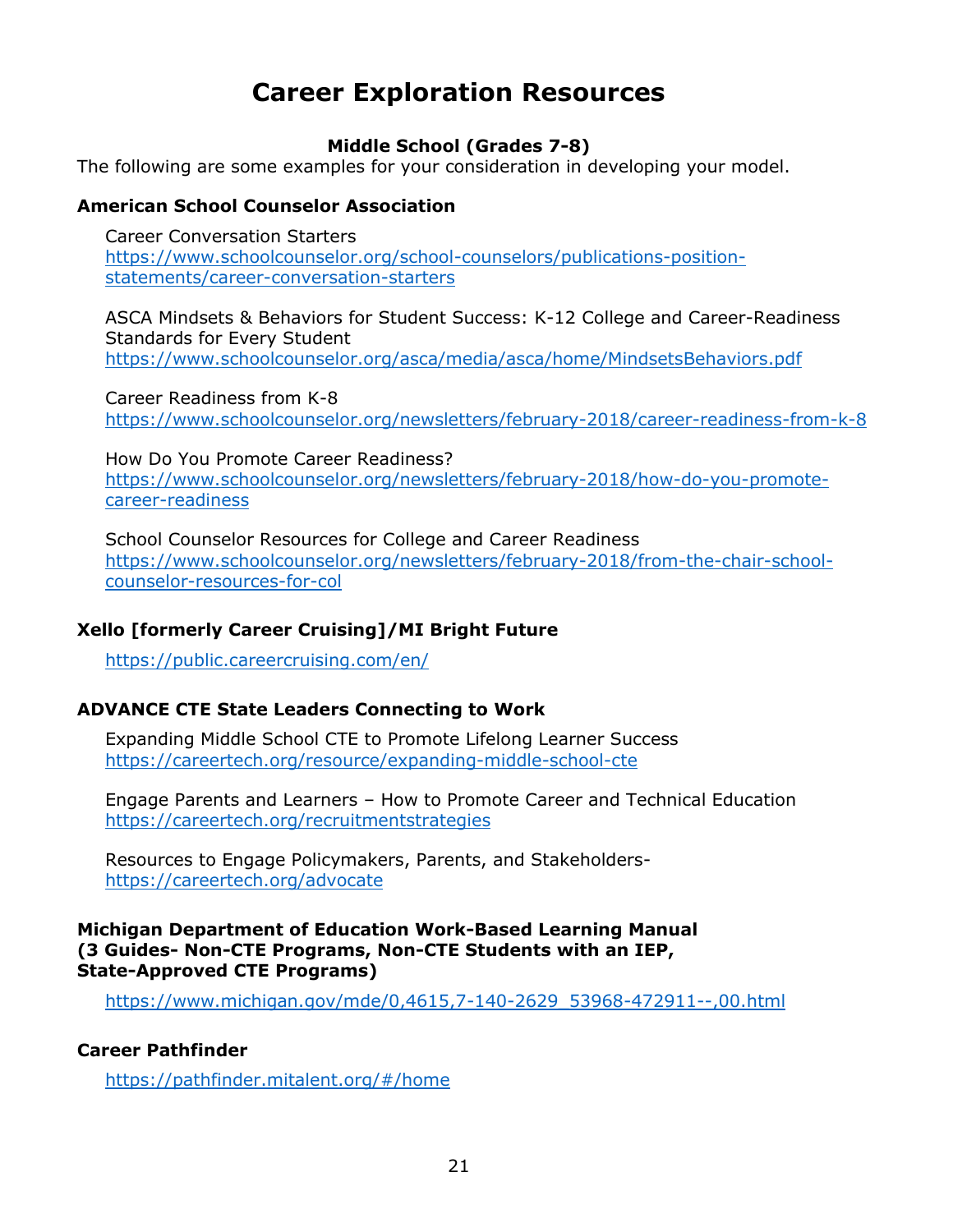#### **Michigan Comprehensive Guidance and Counseling**

Career Awareness/Exploration: [https://www.michigan.gov/mde/0,4615,7-140-28753\\_38924\\_52164-220902--](https://www.michigan.gov/mde/0,4615,7-140-28753_38924_52164-220902--,00.html) [,00.html](https://www.michigan.gov/mde/0,4615,7-140-28753_38924_52164-220902--,00.html)

### **Educational Development Plans (EDP)**

Michigan Comprehensive Guidance and Counseling Sample EDPs can be found at the School Counselor website: [http://www.michigan.gov/mde/0,4615,7-140-38924\\_52164---,00.html](http://www.michigan.gov/mde/0,4615,7-140-38924_52164---,00.html)

Nellie Mae Education Foundation – Personal Opportunity Plans [https://www.nmefoundation.org/resources/personalization/personal-opportunity](https://www.nmefoundation.org/resources/personalization/personal-opportunity-plans)[plans](https://www.nmefoundation.org/resources/personalization/personal-opportunity-plans)

Oregon Sample of an EDP [http://www.oregon.gov/ode/students-and](https://na01.safelinks.protection.outlook.com/?url=http%3A%2F%2Fwww.oregon.gov%2Fode%2Fstudents-and-family%2Foregondiploma%2Fplr%2Fdocuments%2Feducation%2520plan%2520and%2520profile%2520(2018).docx&data=02%7C01%7CHughesD9%40michigan.gov%7C94a7ae56820a4a9e7c0a08d63b6f2b2e%7Cd5fb7087377742ad966a892ef47225d1%7C0%7C0%7C636761745974877840&sdata=xhHjBlGWy2DLF3k5nVUSI4jh1OgKV7jo4Kze7F4FI7U%3D&reserved=0)[family/oregondiploma/plr/documents/education%20plan%20and%20profile%20\(201](https://na01.safelinks.protection.outlook.com/?url=http%3A%2F%2Fwww.oregon.gov%2Fode%2Fstudents-and-family%2Foregondiploma%2Fplr%2Fdocuments%2Feducation%2520plan%2520and%2520profile%2520(2018).docx&data=02%7C01%7CHughesD9%40michigan.gov%7C94a7ae56820a4a9e7c0a08d63b6f2b2e%7Cd5fb7087377742ad966a892ef47225d1%7C0%7C0%7C636761745974877840&sdata=xhHjBlGWy2DLF3k5nVUSI4jh1OgKV7jo4Kze7F4FI7U%3D&reserved=0) [8\).docx](https://na01.safelinks.protection.outlook.com/?url=http%3A%2F%2Fwww.oregon.gov%2Fode%2Fstudents-and-family%2Foregondiploma%2Fplr%2Fdocuments%2Feducation%2520plan%2520and%2520profile%2520(2018).docx&data=02%7C01%7CHughesD9%40michigan.gov%7C94a7ae56820a4a9e7c0a08d63b6f2b2e%7Cd5fb7087377742ad966a892ef47225d1%7C0%7C0%7C636761745974877840&sdata=xhHjBlGWy2DLF3k5nVUSI4jh1OgKV7jo4Kze7F4FI7U%3D&reserved=0)

#### **Michigan Department of Health & Human Services – Michigan Rehabilitation Services Assisting Students with Disabilities**

Pre-Employment Transition Services [https://www.michigan.gov/mdhhs/0,5885,7-339-73971\\_25392\\_82325---,00.html](https://www.michigan.gov/mdhhs/0,5885,7-339-73971_25392_82325---,00.html)

Michigan Career & Technical Institute [https://www.michigan.gov/mdhhs/0,5885,7-339-73971\\_25392\\_40242---,00.html](https://www.michigan.gov/mdhhs/0,5885,7-339-73971_25392_40242---,00.html)

Young Adults Looking for Employment [https://www.michigan.gov/mdhhs/0,5885,7-339-73971\\_25392\\_70985---,00.html](https://www.michigan.gov/mdhhs/0,5885,7-339-73971_25392_70985---,00.html)

#### **Michigan Department of Licensing and Regulatory Affairs Services for Blind Persons**

Blind and Low Vision Students Explore Careers in 21<sup>st</sup> Century Transportation [https://www.michigan.gov/lara/0,4601,7-154-89334\\_28313-482212--,00.html](https://www.michigan.gov/lara/0,4601,7-154-89334_28313-482212--,00.html)

Blind Students Gain Employability Skills at Camp [https://www.michigan.gov/lara/0,4601,7-154-89334\\_28313-475810--,00.html](https://www.michigan.gov/lara/0,4601,7-154-89334_28313-475810--,00.html)

## **Association for Career & Technical Education (ACTE)**

Career Exploration in Middle School: Setting Students on the Path to Success [https://www.acteonline.org/career-exploration-in-middle-school-setting-students](https://www.acteonline.org/career-exploration-in-middle-school-setting-students-on-the-path-to-success/)[on-the-path-to-success/](https://www.acteonline.org/career-exploration-in-middle-school-setting-students-on-the-path-to-success/)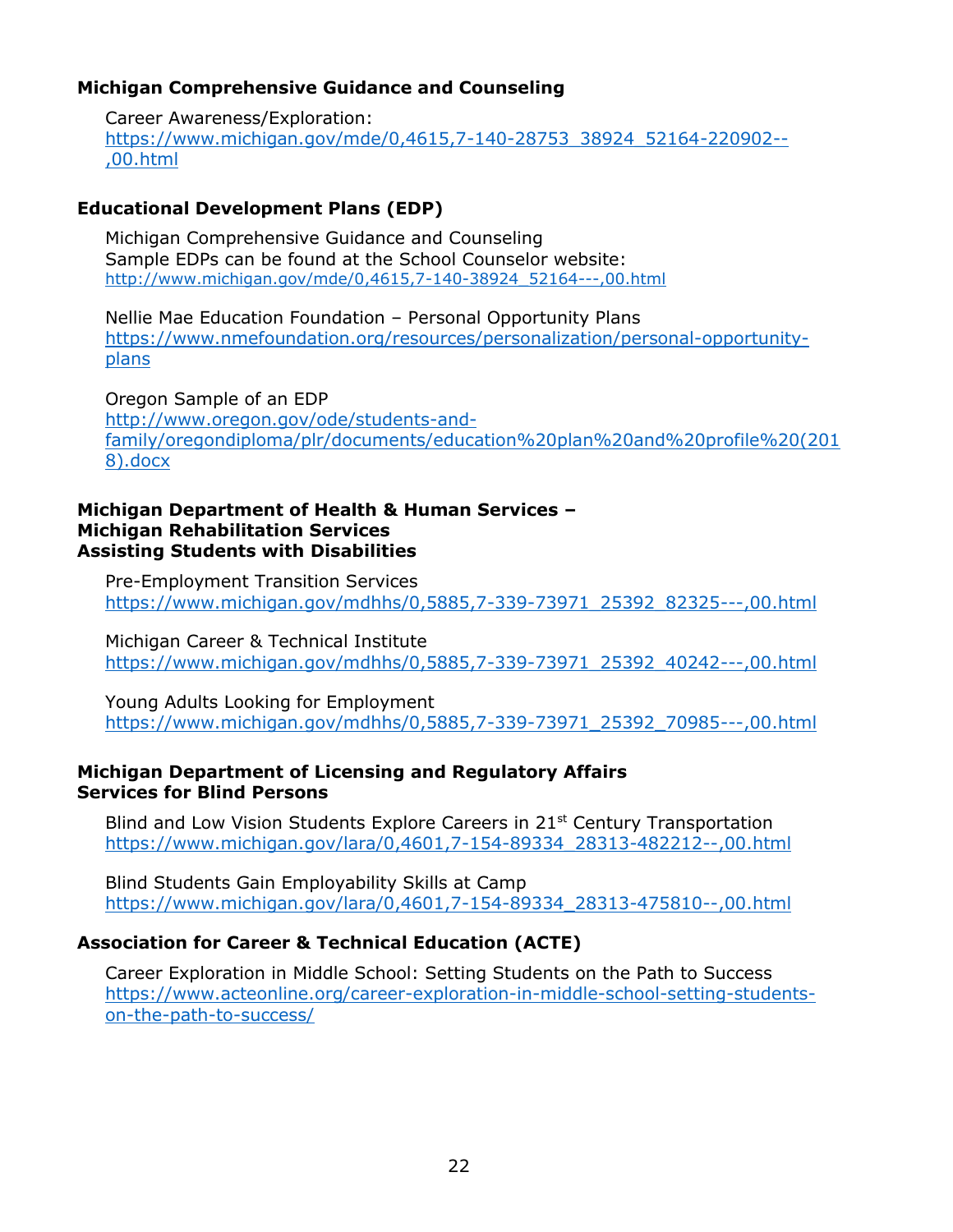#### **Jobs for the Future Toolkit – Creating Paths to Employment for Opportunity Youth**

[https://www.jff.org/resources/toolkit-creating-paths-employment-opportunity](https://www.jff.org/resources/toolkit-creating-paths-employment-opportunity-youth/)[youth/](https://www.jff.org/resources/toolkit-creating-paths-employment-opportunity-youth/)

#### *A Short List of Michigan Districts who Have Established Career Development Programs*

Grand Haven Area Public Schools "Homegrown" Program <https://www.facebook.com/GrandHavenAreaPS/>

Muskegon Area Intermediate School District "Muskegon Made" <https://www.muskegonisd.org/career-college/muskegonmade/>

Alpena Public Schools "Alpena Career & College Access Network (ACCAN)" <http://www.alpenacareerandcollegeready.org/>

Genesee Intermediate School District "Career Planning Manual" [https://www.geneseeisd.org/educational\\_programs/career\\_technical\\_education/addi](https://www.geneseeisd.org/educational_programs/career_technical_education/additional_resources) tional resources

Kent Intermediate School District "Career Planning Tools" [http://www.kentisd.org/instructional-services/career-readiness/educators/career](http://www.kentisd.org/instructional-services/career-readiness/educators/career-planning-tools/)[planning-tools/](http://www.kentisd.org/instructional-services/career-readiness/educators/career-planning-tools/)

Stockbridge Schools "Academic Career Plan" [https://docs.google.com/a/stockbridge.k12.wi.us/viewer?a=v&pid=sites&srcid=c3Rv](https://docs.google.com/a/stockbridge.k12.wi.us/viewer?a=v&pid=sites&srcid=c3RvY2ticmlkZ2UuazEyLndpLnVzfHd3d3xneDoxZWJkZTgyMzY5NGFmZjc2) [Y2ticmlkZ2UuazEyLndpLnVzfHd3d3xneDoxZWJkZTgyMzY5NGFmZjc2](https://docs.google.com/a/stockbridge.k12.wi.us/viewer?a=v&pid=sites&srcid=c3RvY2ticmlkZ2UuazEyLndpLnVzfHd3d3xneDoxZWJkZTgyMzY5NGFmZjc2)

#### **Career Development Models from Other States**

State of California Career Resource Network <http://www.californiacareers.info/#?Lesson%20Plans>

State of Georgia Career Awareness and Exploration [http://www.gadoe.org/Curriculum-Instruction-and-](http://www.gadoe.org/Curriculum-Instruction-and-Assessment/CTAE/Pages/Elementary-Cluster-Activities.aspx)[Assessment/CTAE/Pages/Elementary-Cluster-Activities.aspx](http://www.gadoe.org/Curriculum-Instruction-and-Assessment/CTAE/Pages/Elementary-Cluster-Activities.aspx)

State of Missouri Career Awareness and Exploration [https://dese.mo.gov/college-career-readiness/school-counseling/curriculum/career](https://dese.mo.gov/college-career-readiness/school-counseling/curriculum/career-development-lesson-plans)[development-lesson-plans](https://dese.mo.gov/college-career-readiness/school-counseling/curriculum/career-development-lesson-plans)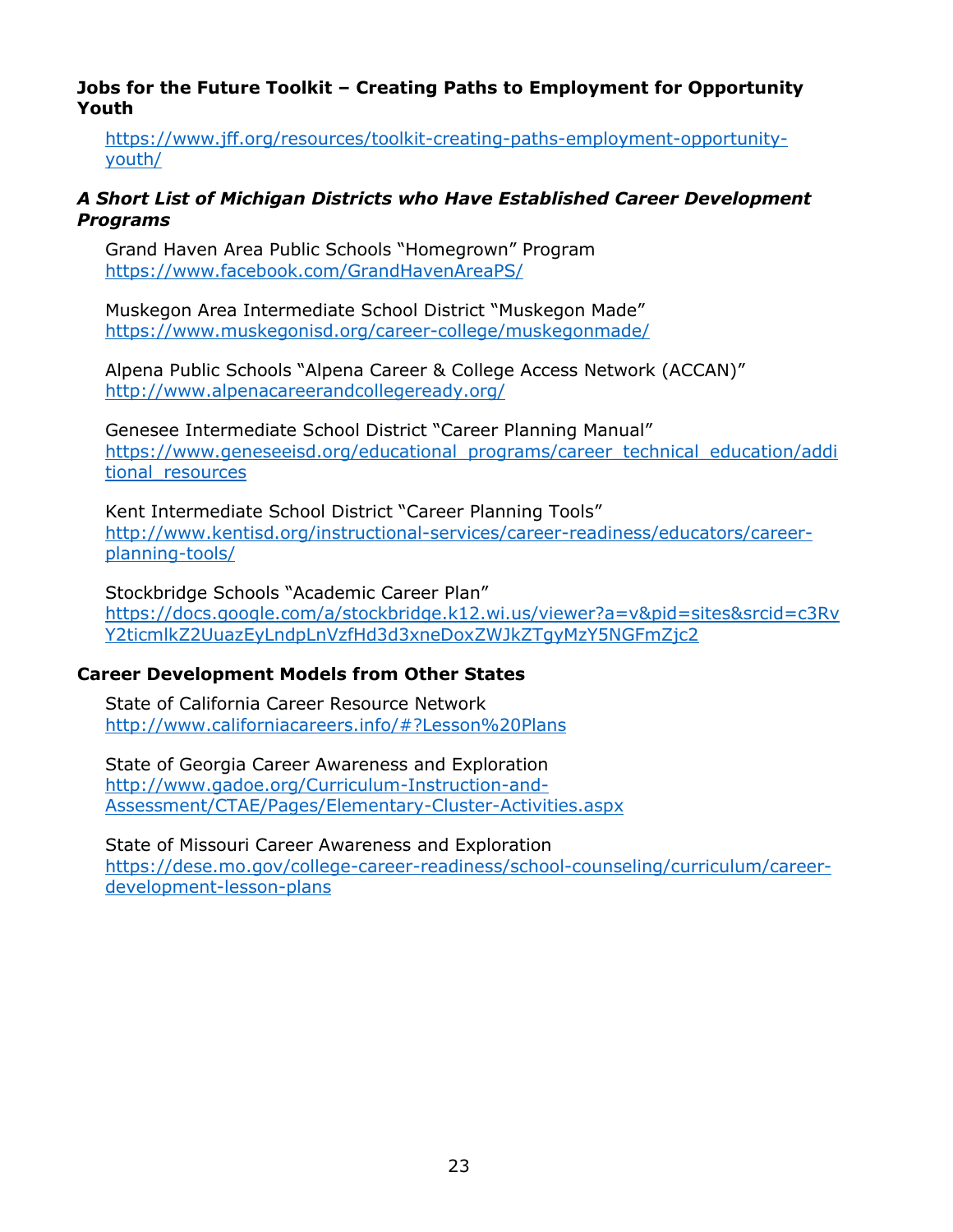

## **CAREER PREPARATION (Grades 9-12)**

## **High School**

### <span id="page-23-0"></span>**Definition of Career Preparation:**

During Career Preparation, high school students refine their career goals and the necessary educational preparation needed to be productive citizens in a global society. Various career preparation activities provide advanced/real-world experiences that help students link their career options and educational decisions. Students learn through coursework consistent with their career interest area, contextual learning, and Career Preparation while meeting academic standards. Counselors help students and their families plan and prepare for postsecondary education and careers.

The goal is to create learning opportunities that support academic rigor, knowledge and skill development, social emotional learning, and career preparation. Career Preparation activities assist students in their academic readiness, connect students to their Career Cluster of interest, and prepare them for high-wage, high-skill, high-demand careers. Student coursework should be aligned with their academic, technical, and career preparation interests as they begin to develop their employability skills. The following Career Preparation section contains learning targets and suggested strategies that can be utilized to assist schools in developing a local or regional career development model.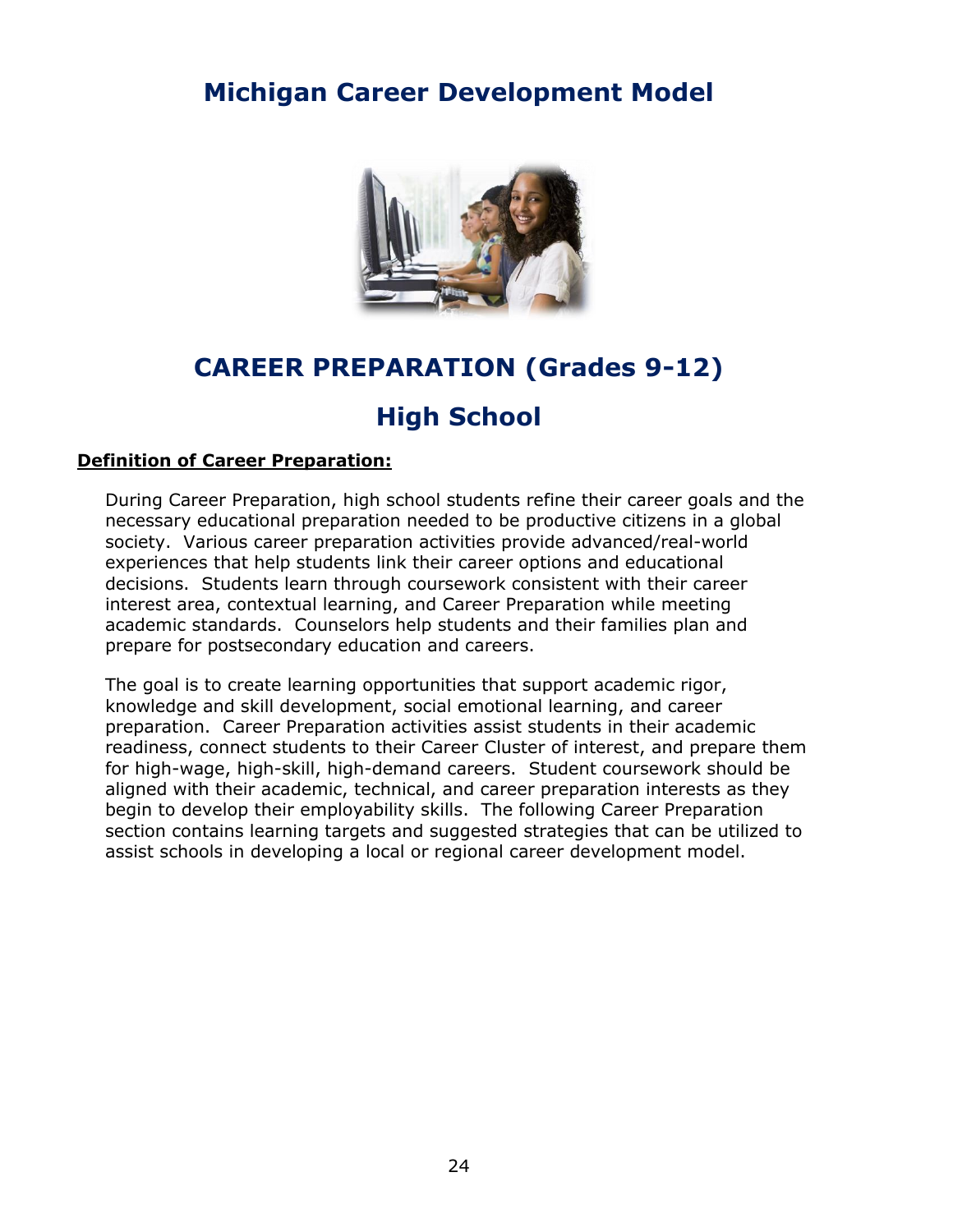## **Career Preparation**

## <span id="page-24-0"></span>**High School (Grades 9-10)**

## <span id="page-24-1"></span>**Target 1: Career Clusters/Career Pathways**

## **Engage Students and Parents to Michigan's 17 Career Clusters**

Suggested Strategies:

- $\circ$  Communicate to parents grades 9-10 Career Preparation initiatives (i.e. brochures, newsletters, websites, etc.)
- o EDP reminder to review and update with student
- o Career Preparation through search engine tools (i.e. Xello [formerly Career Cruising], MI Bright Future, My Next Move, Pathfinder, Naviance, Kuder, etc.)
- o Communicate to parents and students regarding how career clusters relate to industry job titles
- $\circ$  Career and Technical Education program visits/tours (including information about articulated college credit and industry credentials)
- o Parent and student information forums (including CTE, Early Middle College options, dual enrollment, choosing a college, FAFSA, scholarship submissions, college financing options, NCAA eligibility, college application timeline and submissions, Military career options, etc.)

## <span id="page-24-2"></span>**Target 2: Contextualized Academics**

### **Continue to Build Career Pathways Through Academic Subject Matter and Leadership Experiences**

- o Involvement in pre-college programming
- o Student competency-based activities (i.e. Science Fairs, Science Olympiad, FIRST Robotics, etc.)
- $\circ$  Embed Career Preparation activities in the core curriculum through a career focused education
- $\circ$  Focus on each Career Cluster in a specific grade or subject matter
- $\circ$  Participate in student clubs, leadership activities, and career and technical student organizations (i.e. National Honor Society, student government, athletics, FIRST Robotics, Science Olympiad, etc.)
- $\circ$  PSAT testing in Grade 10 (possible to qualify for National Merit Scholarships)
- $\circ$  SAT prep class in Grade 10 to prepare for Michigan Merit Exam (MME)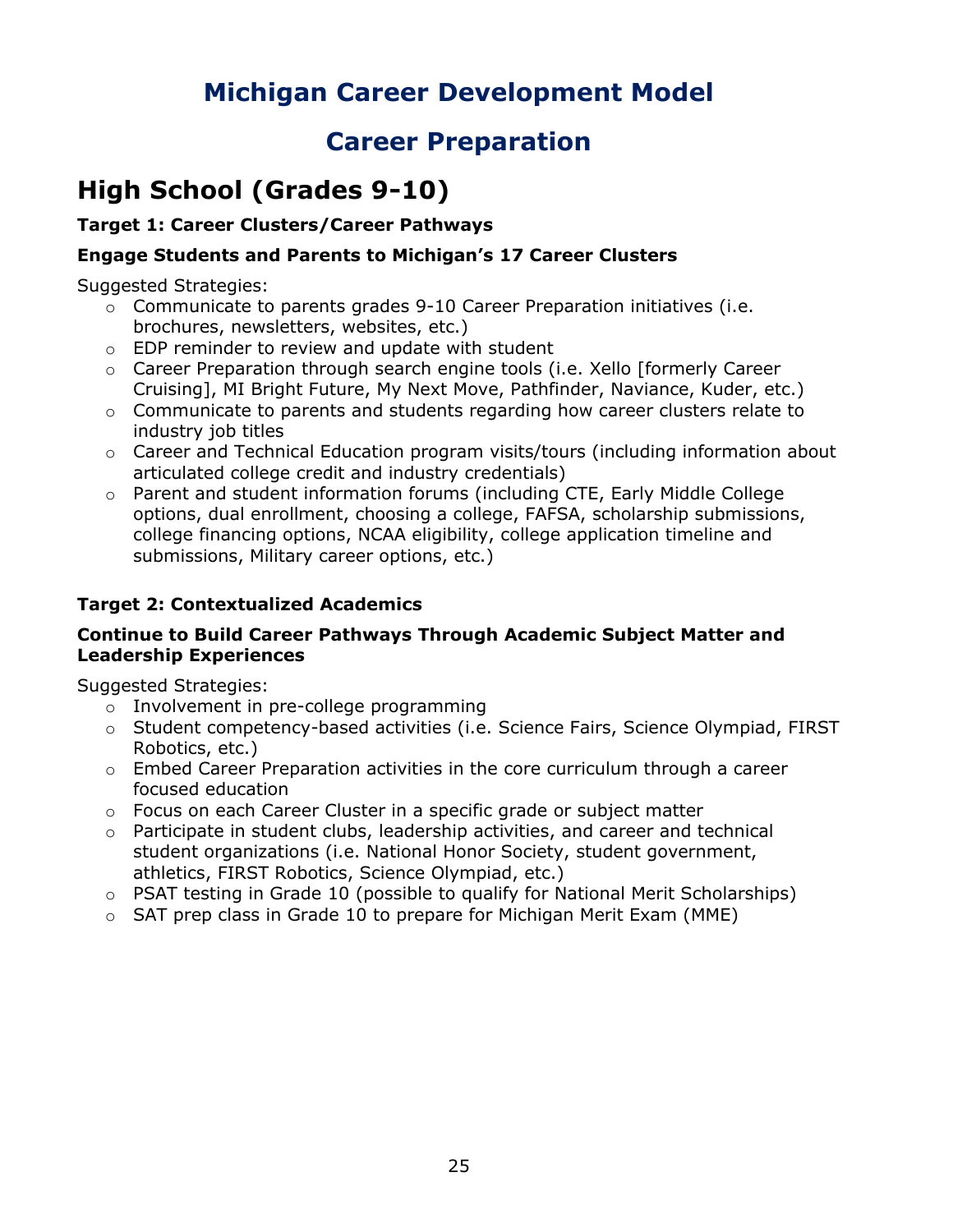## <span id="page-25-0"></span>**Target 3: Career Preparation**

## **Build Knowledge about Careers, Postsecondary, and Employment Opportunities**

Suggested Strategies:

- $\circ$  Field trip to a community college/university for postsecondary exploration to show how MMC requirements can be met
- o Career and Technical Education program visits/tours
- $\circ$  Employability preparation workshops (i.e. resume writing, mock interviews, leadership training, soft skills, etc.)
- o Interaction with business partners and professionals for an extended period of time
- $\circ$  Entrepreneurial projects in the classroom and with business partnerships
- o Formal mentoring with business/industry
- o Leadership/Character Education (i.e. study skills, time management, selfadvocacy, public speaking, etc.)
- o Soft skills/work ethics (i.e. teamwork skills, problem-solving skills, critical thinking, technological literacy, conflict resolution)
- $\circ$  Have local employers visit students to discuss top employability skills

## <span id="page-25-1"></span>**Target 4: Out of School Time/Family Engagement**

### **Engage Students and Families in Out of School Activities to Support Career Preparation**

- $\circ$  Parent leaders participate on college pathways and school leadership teams
- $\circ$  Parents/families are invited to attend postsecondary education fairs
- $\circ$  Parent Career Preparation workshops (including Career and Technical Education, Early Middle College options, dual enrollment, choosing a college, Military career options, etc.)
- $\circ$  Parents/families are invited to student exhibits (i.e. students present and critique their work)
- o Academic focused workshops for families (i.e. what high-level academic work looks like for high school, where to get help for students, discussion of student growth and creation of new goals, homework help, etc.)
- o Student involvement in college and community-based programs
- o Student and families attend student-led leadership conferences/programs (i.e. National Honor Society, National Technical Honor Society, Career and Technical Student Organizations' state and national leadership conferences)
- o Participation in career focused summer camps and employment fairs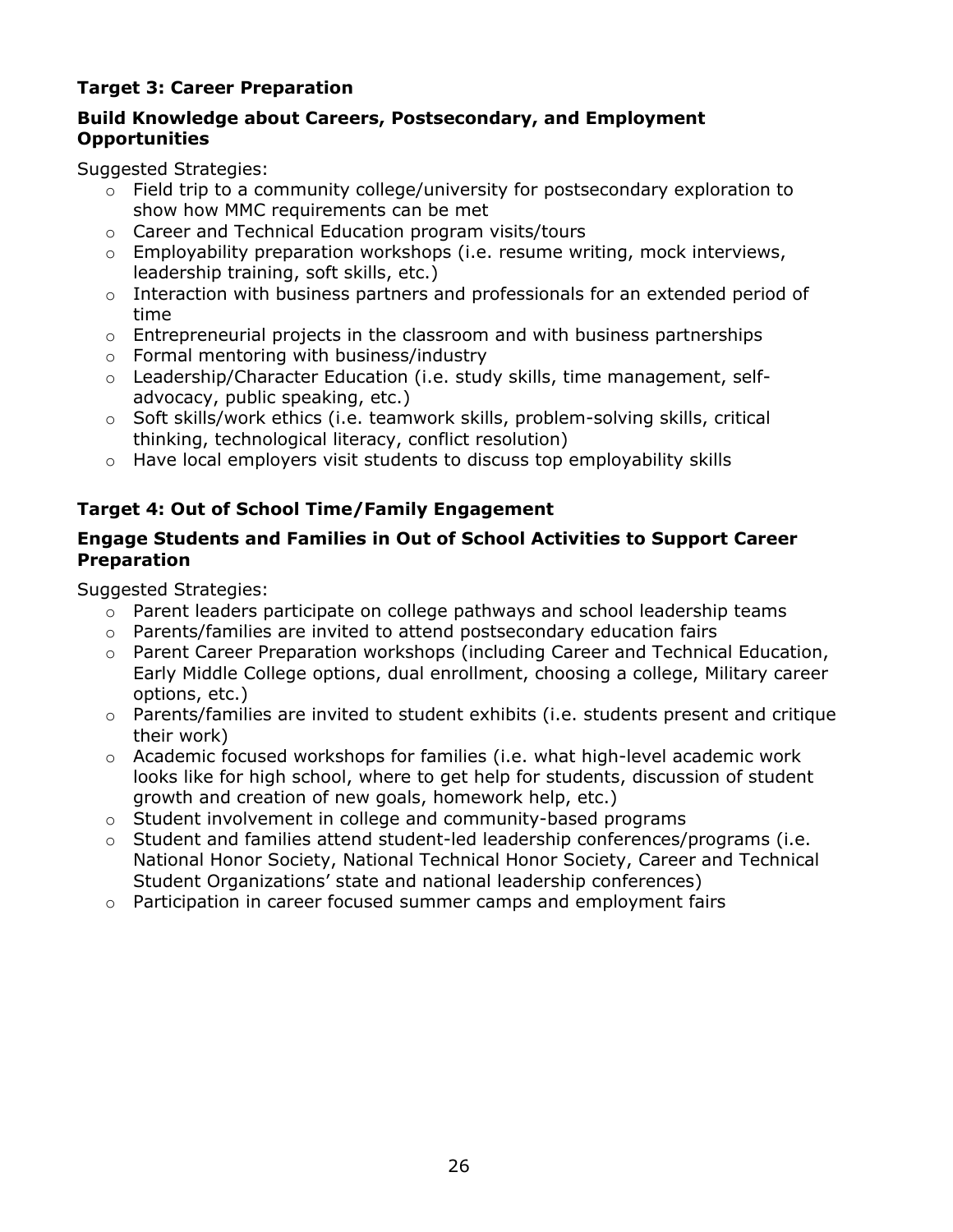## <span id="page-26-0"></span>**Target 5: Career Interest Inventories and Activities**

### **Utilize Career Planning Assessments**

Suggested Strategies:

- o Assist students with identifying and solidifying their career interests and activities as aligned to their strengths and interests
- o Career Assessment inventories administered to students
- o Career Assessment inventory results interpreted with students prior to the completion of the EDP (i.e. Career Matchmaker, Xello [formerly Career Cruising], educational requirements and salary projections, etc.)
- o Complete a career ability assessment
- o Complete a work values inventory
- $\circ$  Introduction to apprenticeships and Work-Based Learning (what is it, why is it important, what are the options in their area, etc.)
- o Importance of volunteer work (impact on the community, importance to employers; add to resume, etc.)
- $\circ$  Life skill activity games (i.e. Monopoly, Life, Reality Store\*, etc.)

*\*See reference section for link*

## <span id="page-26-1"></span>**Target 6: Career Planning**

#### **Engage Students in Course Planning and Continuing to Acquire Knowledge about Careers, Education, and Employment Opportunities**

- $\circ$  Updating Career Exploration profiles through search engine tools (i.e. Xello [formerly Career Cruising], MI Bright Future, My Next Move)
- o Class level/small group/individual advisement with counselor to plan career focus and appropriate coursework
- $\circ$  Class level/small group/individual exploration on career geographic demands, educational demands, job requirements (i.e. hours, salary vs hourly), regional cost of living, and resulting lifestyles
- o Update student's four-year high school course plan annually to reflect career goals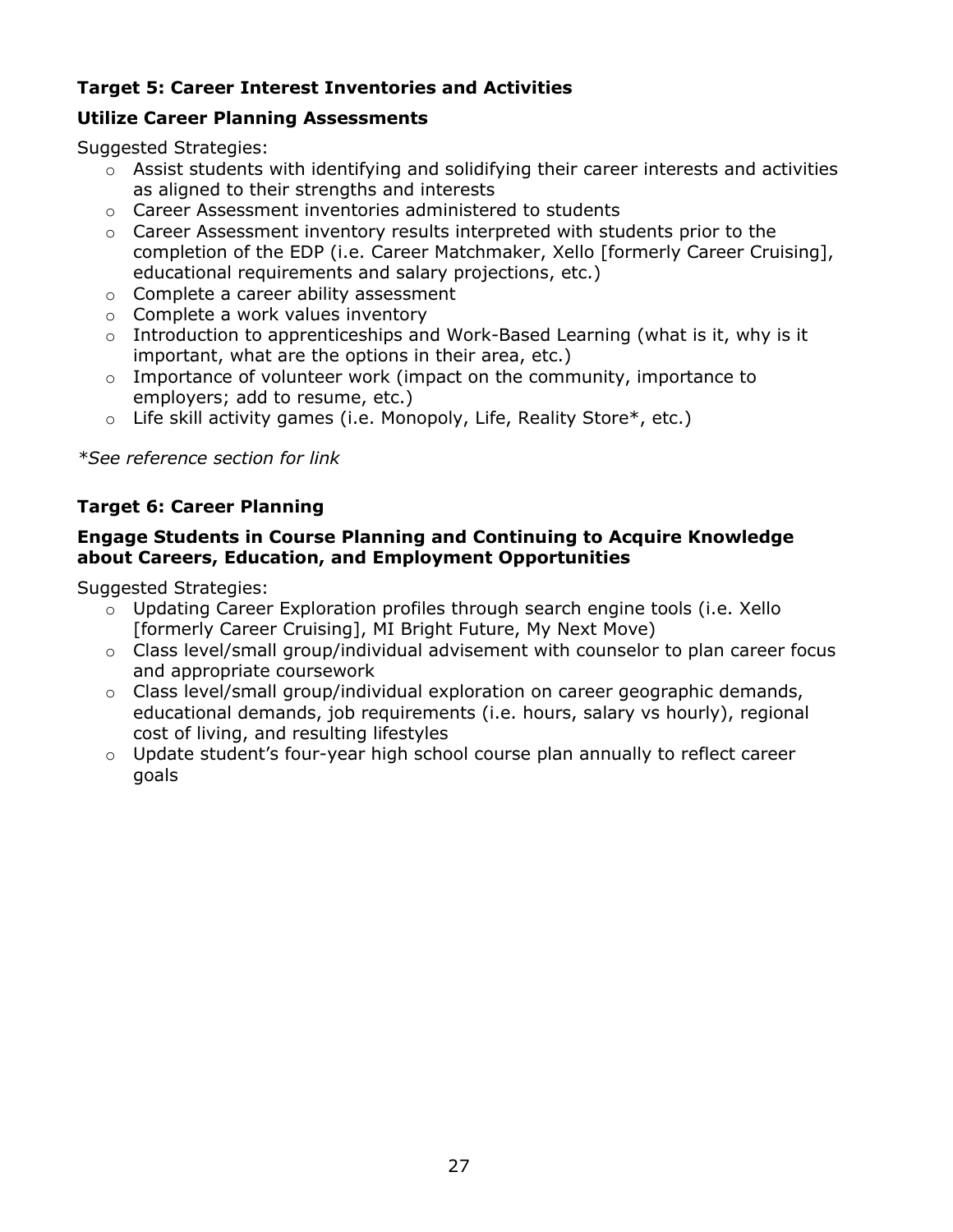## <span id="page-27-0"></span>**Target 7: Educational Development Plan (EDP)**

### **Review and Revise EDP to Meet the Student's Current Career and Educational Goals/Interests\***

EDP should include the following components:

*Personal Information Career Goal(s) Projected Job Openings Education/Training Goal(s) Assessment Results Plan of Action Career Awareness/Exploration*

*Work-Based Learning Course Selections Career Options Identify Career Goals Parent Consultation/Endorsement Revise/Update EDP Annually*

*\*See reference section for EDP examples*

#### <span id="page-27-1"></span>**Target 8: Talent Portfolio**

### **Continue the Development of a Talent Portfolio\***

Suggested Strategies:

- o Discuss and begin creating the Talent Portfolio based on the information from the EDP
- $\circ$  Update the Talent Portfolio with certifications, documentation of key competencies or accomplishments (i.e. Red Cross CPR, Science Olympiad Award, Industry license/certification, digital badges, etc.)
- o Refining Talent Portfolios to individual experiences, educational goals, and career interests

*\*See reference section for Talent Portfolio examples*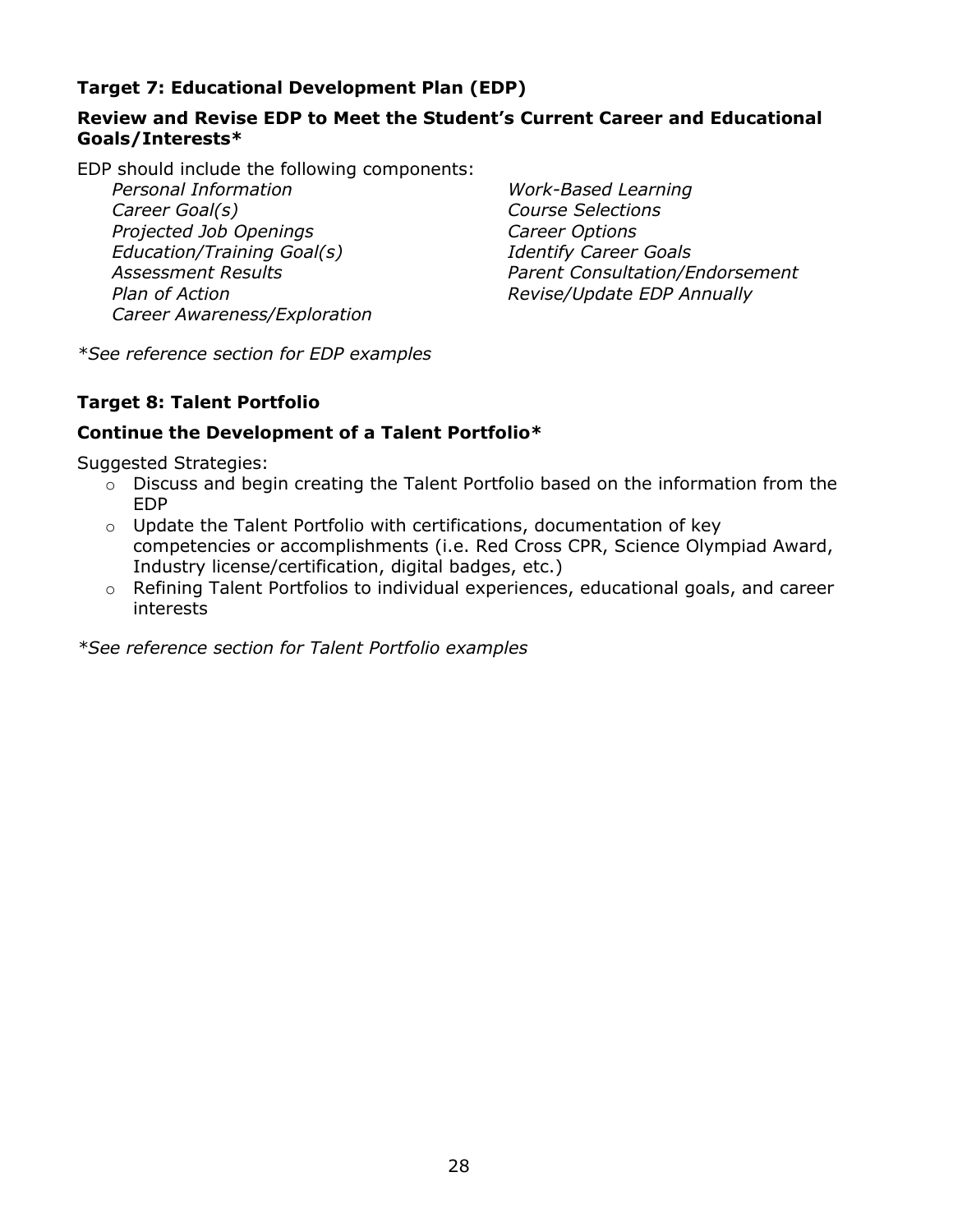## **Career Preparation**

## <span id="page-28-0"></span>**High School (Grades 11-12)**

## <span id="page-28-1"></span>**Target 1: Career Clusters/Career Pathways**

### **Continue to Engage Students and Parents to Michigan's 17 Career Clusters**

Suggested Strategies:

- $\circ$  Communicate to parents Grades 11-12 career preparation initiatives (i.e. brochures, newsletters, websites, etc.)
- $\circ$  Update Career Preparation through search engine tools (i.e. Xello [formerly Career Cruising], MI Bright Future, My Next Move, Pathfinder, Naviance, Kuder)
- $\circ$  Communicate to parents and students how career clusters relate to industry job titles
- $\circ$  Career and Technical Education program visits/tours (including information about articulated college credit and industry credentials)
- $\circ$  Parent information forums (including Career and Technical Education, Early Middle College options, dual enrollment, choosing a college, FAFSA, scholarship submissions, college finance options, NCAA eligibility, college application timeline and submissions, military career options, etc.)

## <span id="page-28-2"></span>**Target 2: Contextualized Academics**

#### **Continue to Build Career Pathways Through Academic Subject Matter and Leadership Experiences**

- o Involvement in college and community-based programs (i.e. Junior Achievement, Math Corps, DAPCEP, Girls Who Code, etc.)
- o Involvement in pre-college programming
- o Student competency-based activities (i.e. Science Fairs, Science Olympiad, FIRST Robotics, etc.)
- $\circ$  Embed Career Preparation activities in the core curriculum through a career focused education
- $\circ$  Focus on each Career Pathway in a specific grade or subject matter
- $\circ$  Participate in student clubs and leadership activities (i.e. National Honor Society, student government, athletics, FIRST Robotics, Science Olympiad, etc.)
- o Career and Technical Education students participate in career and technical student organizations
- $\circ$  Earn early college credit through AP, dual enrollment, Early Middle College, Career and Technical Education courses
- o ASVAB (Armed Services Vocational Aptitude Battery)
- o SAT testing in Grade 11 (admission criteria for college/university)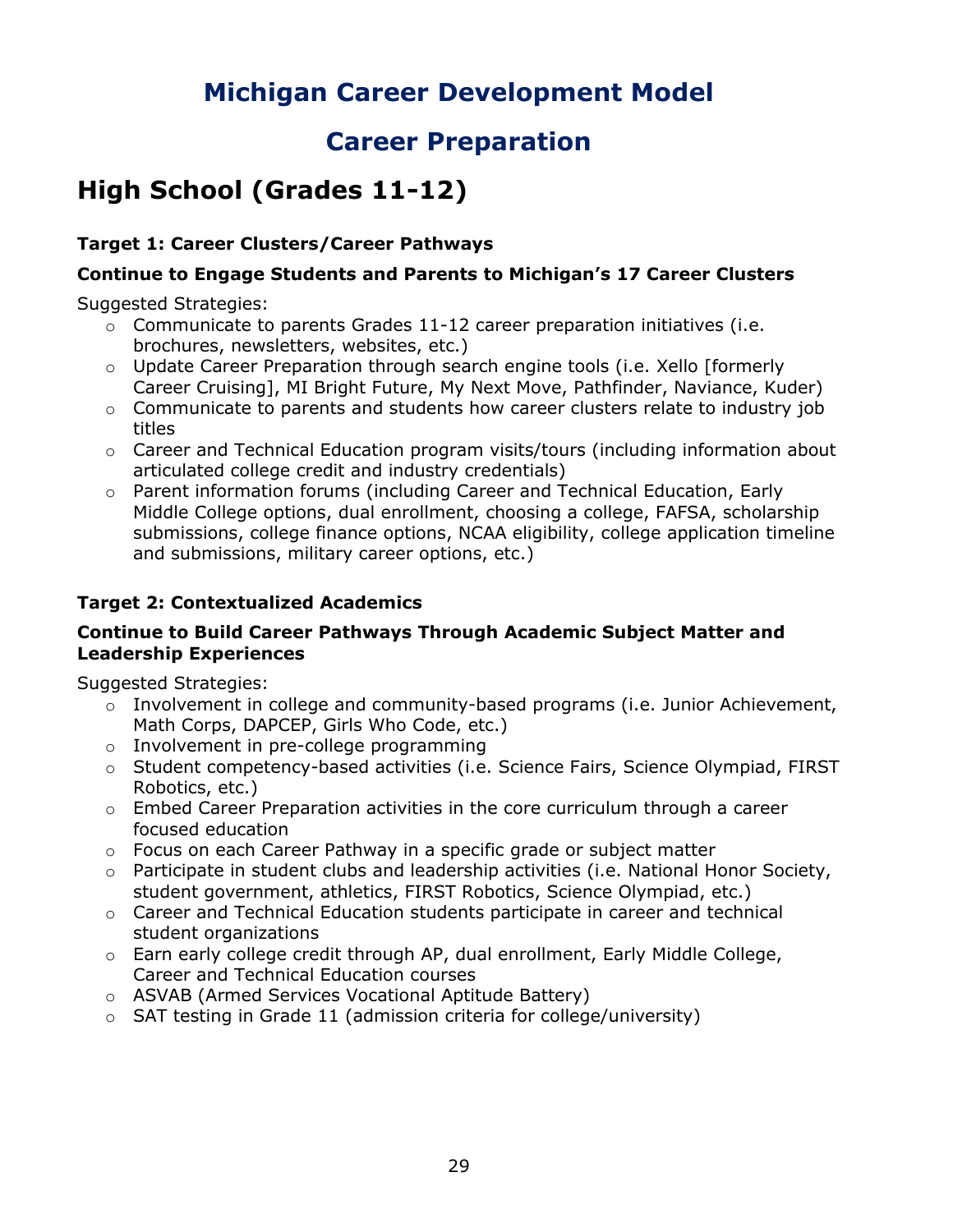## <span id="page-29-0"></span>**Target 3: Career Preparation**

### **Continue to Build Knowledge about Careers, Education, and Employment Opportunities**

Suggested Strategies:

- $\circ$  Career and job fairs
- o Business tours
- o Postsecondary campus tours, sibling visits, overnight campus stay
- o College fair night
- o Campus visits to two and four-year colleges and universities
- o Job Shadow and industry-related field trips
- o Apprenticeships
- o Internships
- $\circ$  Employability preparation workshops (i.e. resume writing, cover letters, mock interviews, thank you letters/emails, business writing skills, email/social media etiquette, etc.)
- o Reverse job fair; employers/college reps learn from students
- $\circ$  How to job search
- $\circ$  Employer hiring practices/documents (i.e. identification/citizenship documents, drug screening, physicals, etc.)
- o Soft skills/work ethics (i.e. teamwork skills, problem-solving skills, critical thinking, technological literacy, conflict resolution, etc.)
- $\circ$  Have local employers visit students to discuss top employability skills
- o Leadership/Character Education (i.e. study skills, time management, self-advocacy, public speaking)

## <span id="page-29-1"></span>**Target 4: Out of School Time/Family Engagement**

### **Engage Students and Families in Out of School Activities to Support Career Preparation**

- o Parent leaders participate on college pathways and school leadership teams
- $\circ$  Parents/families are invited to student exhibits (i.e. students present and critique their work)
- $\circ$  Academic focused workshops for families (i.e. postsecondary tests, applications, and timelines required for college, what high-level academic work looks like for postsecondary, post-high school transition, homework help, etc.)
- $\circ$  Invite parents/families to postsecondary education fairs/open houses
- o Parent career preparation workshops (including Career and Technical Education, Early Middle College options, dual enrollment, choosing a college, military career options, etc.)
- o Workshops for parents/families on PSAT, SAT, and ACT exams
- $\circ$  Workshops for parents/families on completing college applications and applying for financial aid
- $\circ$  Student and families attend student-led leaderships conferences/programs (i.e. National Honor Society, National Technical Honor Society, career and technical student organizations' state and national leadership conferences)
- o Student involvement in college and community-based programs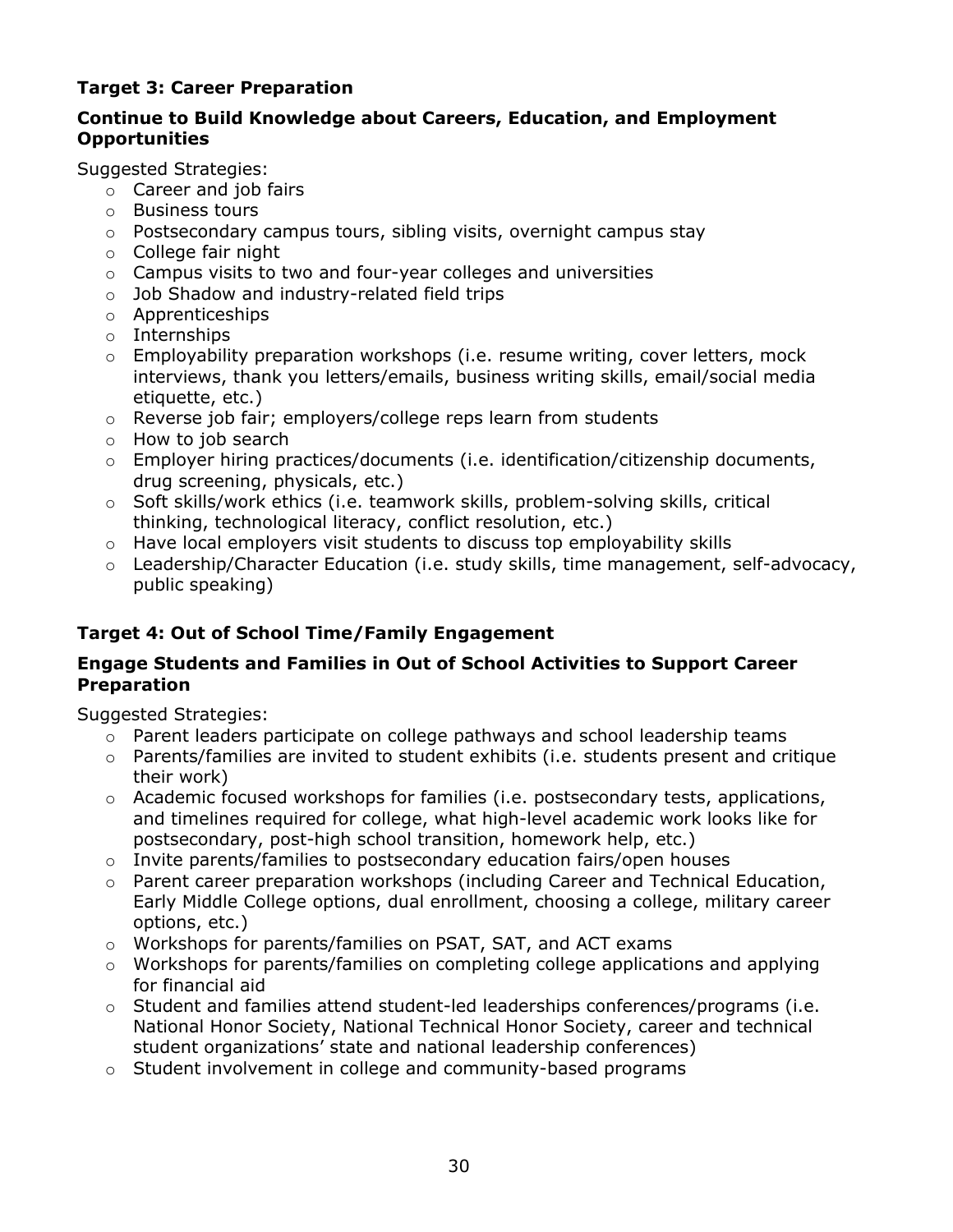## <span id="page-30-0"></span>**Target 5: Career Interest Inventories and Activities**

### **Update and Utilize Career Planning Assessments to Finalize Post-Graduation Plans**

Suggested Strategies:

- $\circ$  Assist students with identifying and solidifying their career interests and activities as aligned to their strengths and interests
- o Update Career Assessment inventories administered to students
- $\circ$  Career Assessment inventory results interpreted with students prior to the completion of the EDP (i.e. Career Matchmaker, Xello [formerly Career Cruising], educational requirements and salary projections, etc.)
- o Complete a career ability assessment
- o Complete a work values inventory
- o Workshop on college applications and how to write a college essay
- o Orientation for apprenticeships and work-based learning; what are the options in your area
- $\circ$  Importance of volunteer work (impact on the community, importance to employers; add to resume, etc.)
- $\circ$  Life skill activity games (i.e. Monopoly, Life, Reality Store\*, etc.)

*\*See reference section for link*

### <span id="page-30-1"></span>**Target 6: Career Planning**

#### **Assist Students in Course Planning and Continuing to Acquire Knowledge About Careers, Education, and Employment Opportunities**

- o Updating Career Preparation profiles through search engine tools (i.e Xello [formerly Career Cruising], MI Bright Future, My Next Move, etc.)
- o Class level, small group, individual advisement with counselor to plan career focus and appropriate coursework
- $\circ$  Class level, small group, individual exploration on career geographic demands, educational demands, job requirements (i.e. hours, salary vs hourly), regional cost of living, and resulting lifestyles
- o Update student's four-year high school course plan annually to reflect career goals
- o Have college admissions reps present on what they look for in an incoming freshman; what do they look for on the admission essay
- o Building professional references by networking
- $\circ$  Transitioning from high school to employment or advanced training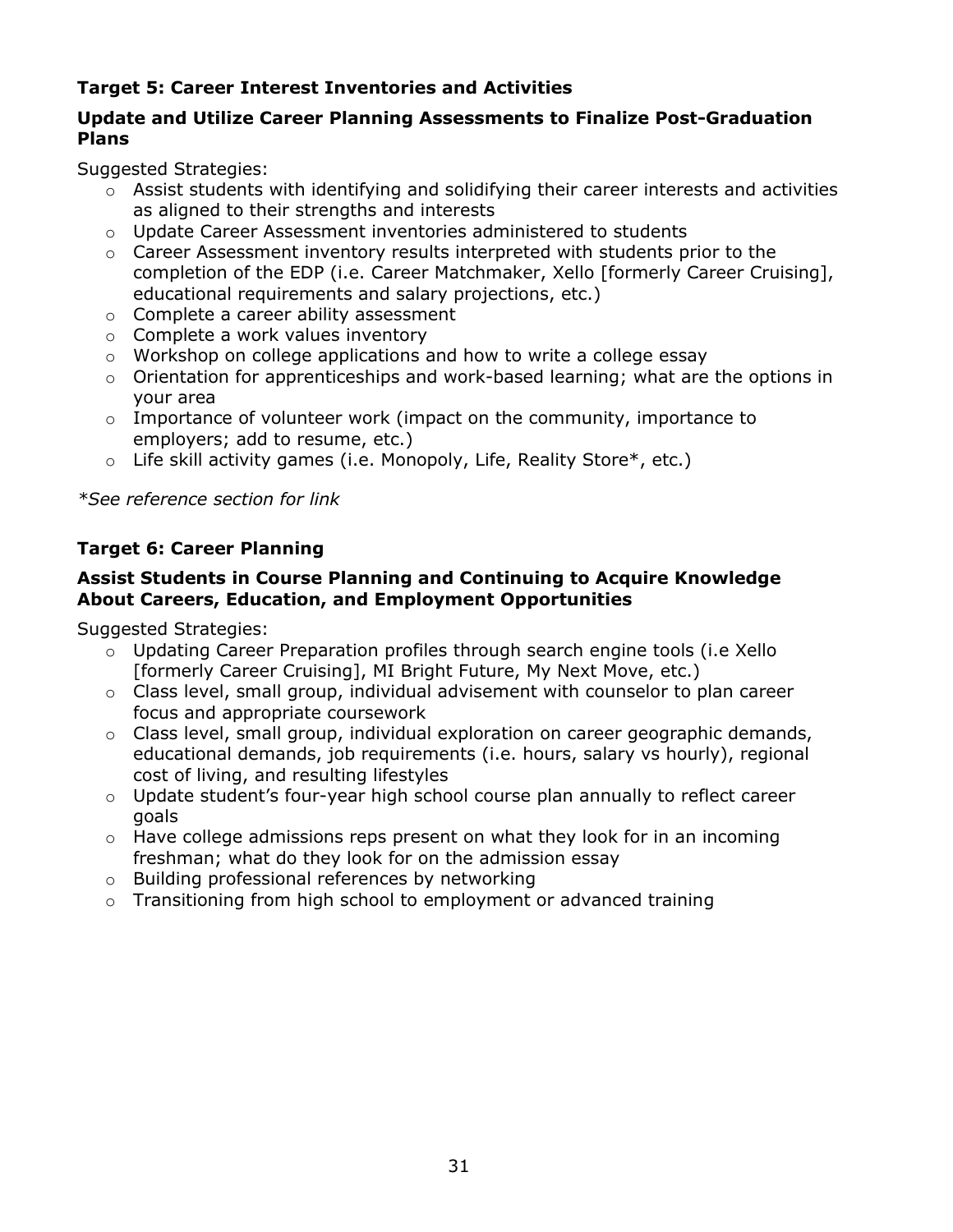### <span id="page-31-0"></span>**Target 7: Educational Development Plan (EDP)**

### **Final Review and Updates to the EDP to Meet the Student's Current Career and Educational Goals/Interests\***

EDP should include the following components:

*Personal Information Career Goal(s) Projected Job Openings Education/Training Goal(s) Assessment Results Plan of Action Career Awareness/Exploration*

*Work-Based Learning Course Selections Career Options Identify Career Goals Parent Consultation/Endorsement Revise/Update EDP Annually*

*\*See reference section for EDP examples*

### <span id="page-31-1"></span>**Target 8: Talent Portfolio**

### **Final Review and Updates to the Talent Portfolio to Meet the Student's Current Career and Educational Goals/Interests\***

Suggested Strategies:

- o Modify the Talent Portfolio based on the information from the EDP
- $\circ$  Update the Talent Portfolio with certifications, documentation of key competencies or accomplishments (i.e. Red Cross CPR, Science Olympiad Award, industry license/certification, digital badges, etc.)
- $\circ$  Refine Talent Portfolios to individual experiences, educational goals, and career interests
- $\circ$  Refine Talent Portfolio to include professional weblinks, social media platforms
- o Present the Talent Portfolio to class, teacher, business professionals

**\****See reference section for Talent Portfolio examples*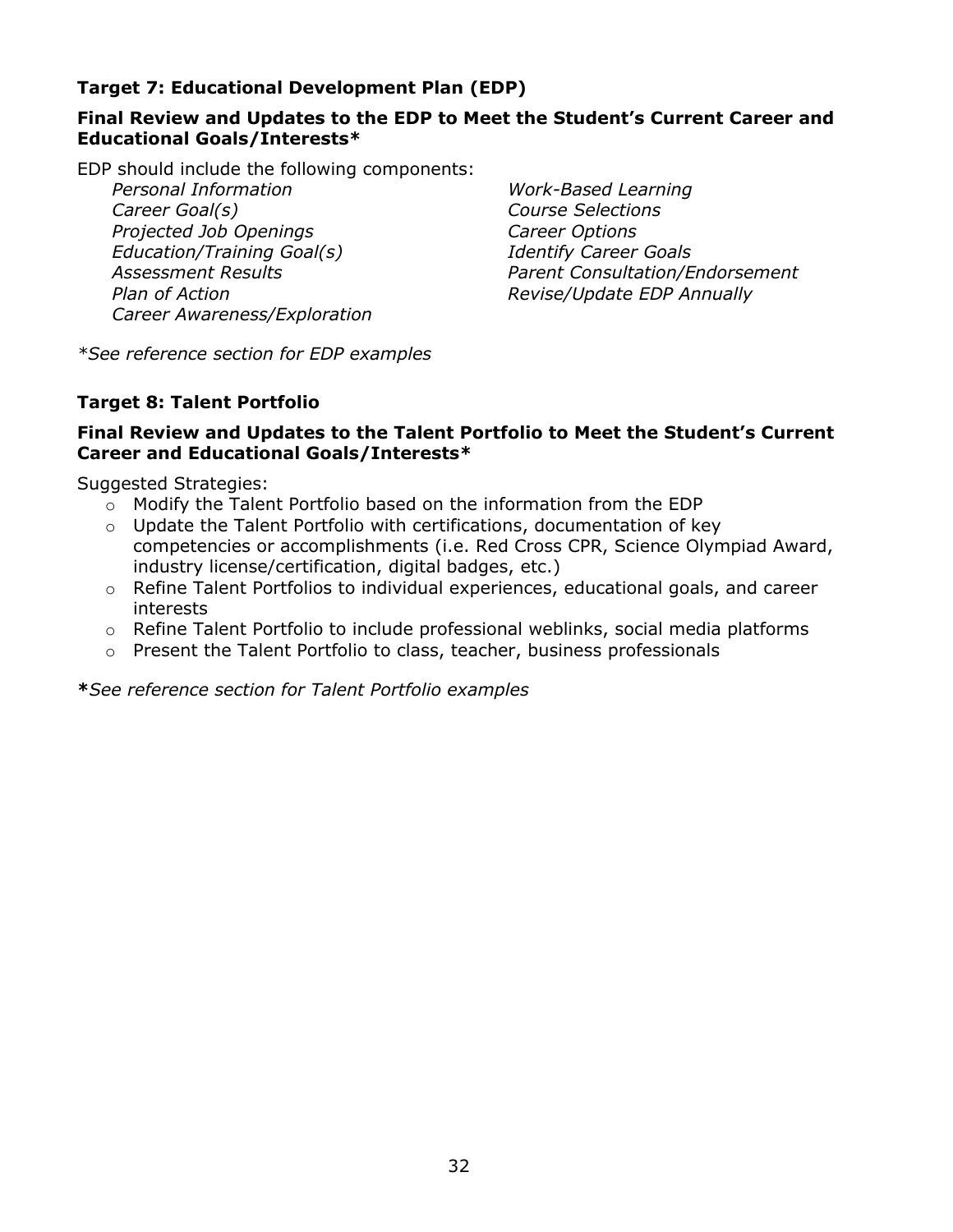## **Career Preparation Resources**

### **High School (Grades 9-10 and 11–12)**

<span id="page-32-0"></span>The following are some examples for your consideration in developing your model.

### **ADVANCE CTE State Leaders Connecting to Work**

Engage Parents and Learners – How to Promote Career and Technical Education <https://careertech.org/recruitmentstrategies>

Resources to Engage Policymakers, Parents, and Stakeholders <https://careertech.org/advocate>

#### **American School Counselor Association**

Career Conversation Starters [https://www.schoolcounselor.org/school-counselors/publications-position](https://www.schoolcounselor.org/school-counselors/publications-position-statements/career-conversation-starters)[statements/career-conversation-starters](https://www.schoolcounselor.org/school-counselors/publications-position-statements/career-conversation-starters)

ASCA Mindsets & Behaviors for Student Success: K-12 College and Career-Readiness Standards for Every Student <https://www.schoolcounselor.org/asca/media/asca/home/MindsetsBehaviors.pdf>

Career Readiness from K-8

<https://www.schoolcounselor.org/newsletters/february-2018/career-readiness-from-k-8>

How Do You Promote Career Readiness?

[https://www.schoolcounselor.org/newsletters/february-2018/how-do-you-promote](https://www.schoolcounselor.org/newsletters/february-2018/how-do-you-promote-career-readiness)[career-readiness](https://www.schoolcounselor.org/newsletters/february-2018/how-do-you-promote-career-readiness)

School Counselor Resources for College and Career Readiness [https://www.schoolcounselor.org/newsletters/february-2018/from-the-chair-school](https://www.schoolcounselor.org/newsletters/february-2018/from-the-chair-school-counselor-resources-for-col)[counselor-resources-for-col](https://www.schoolcounselor.org/newsletters/february-2018/from-the-chair-school-counselor-resources-for-col)

**Michigan Department of Education Work-Based Learning Manual (3 Guides-Non-CTE Programs, Non-CTE Students with an IEP, State-Approved CTE Programs)**

[https://www.michigan.gov/mde/0,4615,7-140-2629\\_53968-472911--,00.html](https://www.michigan.gov/mde/0,4615,7-140-2629_53968-472911--,00.html)

#### **Jobs for the Future Toolkit – Creating Paths to Employment for Opportunity Youth**

[https://www.jff.org/resources/toolkit-creating-paths-employment-opportunity](https://www.jff.org/resources/toolkit-creating-paths-employment-opportunity-youth/)[youth/](https://www.jff.org/resources/toolkit-creating-paths-employment-opportunity-youth/)

#### **Michigan Department of Labor Market Information**

<http://milmi.org/>

[http://milmi.org/research/michigans-hot-50-through-2026](https://na01.safelinks.protection.outlook.com/?url=http%3A%2F%2Fmilmi.org%2Fresearch%2Fmichigans-hot-50-through-2026&data=02%7C01%7CSeigelL%40michigan.gov%7C1cbefc5f44c040a6076308d65fa0d842%7Cd5fb7087377742ad966a892ef47225d1%7C0%7C0%7C636801541760672636&sdata=dBRTdk8uODvyJXgkxbLwjm1rDyMGtveLXOc7mnEIKsU%3D&reserved=0)

[http://milmi.org/research/regional-hot-jobs-through-2024](https://na01.safelinks.protection.outlook.com/?url=http%3A%2F%2Fmilmi.org%2Fresearch%2Fregional-hot-jobs-through-2024&data=02%7C01%7CSeigelL%40michigan.gov%7C1cbefc5f44c040a6076308d65fa0d842%7Cd5fb7087377742ad966a892ef47225d1%7C0%7C0%7C636801541760672636&sdata=2xSVTDMloiRUU5pNuhdA1r5ma%2B5Y3wNot%2FWpdSx9Nbo%3D&reserved=0)

[http://milmi.org/research/michigans-career-outlook-through-2026](https://na01.safelinks.protection.outlook.com/?url=http%3A%2F%2Fmilmi.org%2Fresearch%2Fmichigans-career-outlook-through-2026&data=02%7C01%7CSeigelL%40michigan.gov%7C1cbefc5f44c040a6076308d65fa0d842%7Cd5fb7087377742ad966a892ef47225d1%7C0%7C0%7C636801541760682640&sdata=7iu%2BKmMQptHEqZLG6KSI33reCct4k1PoNeQVT4MHRDk%3D&reserved=0)

[http://milmi.org/research/annual-planning-information-and-workforce-analysis](https://na01.safelinks.protection.outlook.com/?url=http%3A%2F%2Fmilmi.org%2Fresearch%2Fannual-planning-information-and-workforce-analysis-reports-2018&data=02%7C01%7CSeigelL%40michigan.gov%7C1cbefc5f44c040a6076308d65fa0d842%7Cd5fb7087377742ad966a892ef47225d1%7C0%7C0%7C636801541760682640&sdata=D1x9X%2F5n%2F%2FSWDPwHtLd%2FLaQngGuxbcB2MdNzHTb4cIc%3D&reserved=0)[reports-2018](https://na01.safelinks.protection.outlook.com/?url=http%3A%2F%2Fmilmi.org%2Fresearch%2Fannual-planning-information-and-workforce-analysis-reports-2018&data=02%7C01%7CSeigelL%40michigan.gov%7C1cbefc5f44c040a6076308d65fa0d842%7Cd5fb7087377742ad966a892ef47225d1%7C0%7C0%7C636801541760682640&sdata=D1x9X%2F5n%2F%2FSWDPwHtLd%2FLaQngGuxbcB2MdNzHTb4cIc%3D&reserved=0)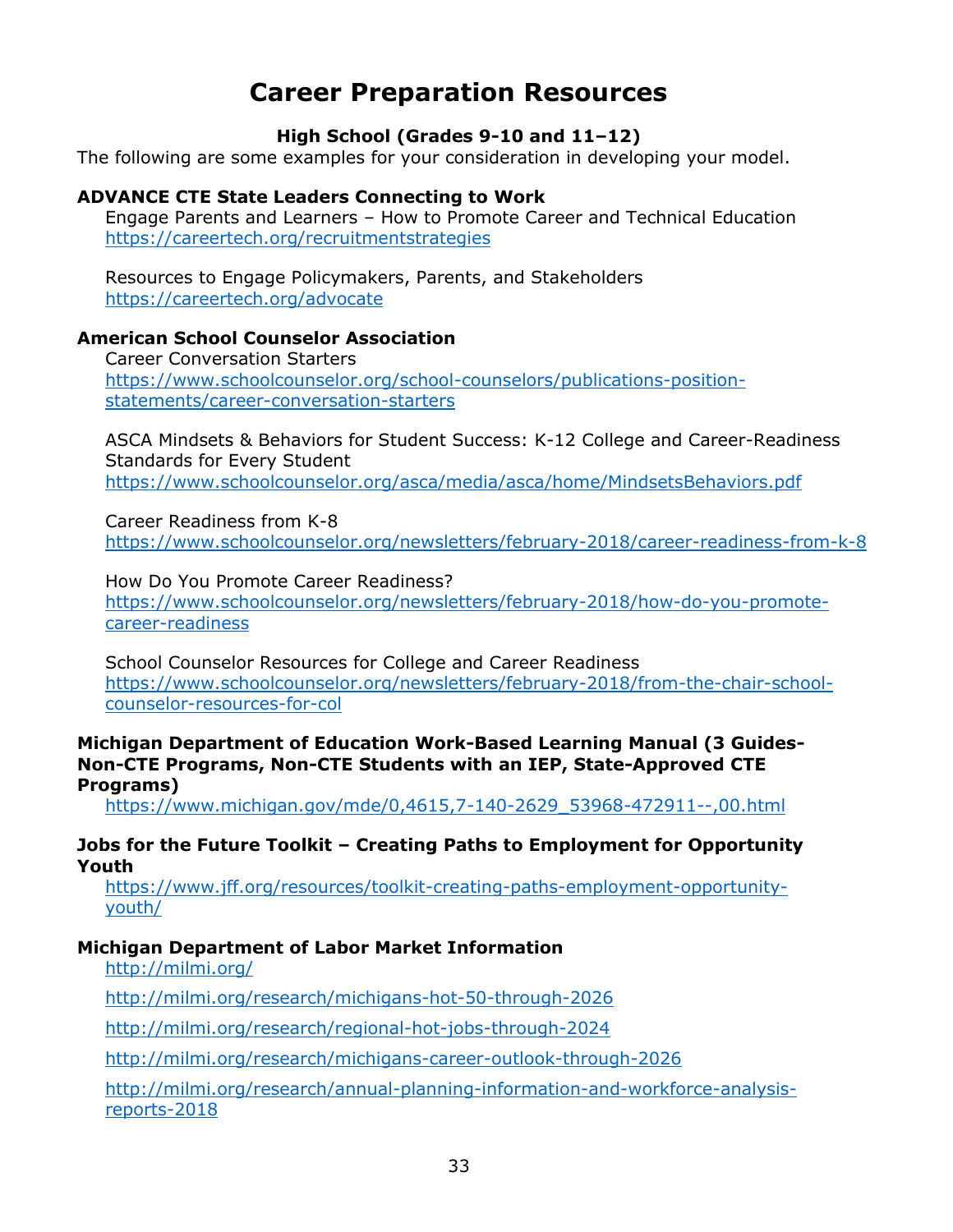#### **U.S. Department of Labor**

<https://www.dol.gov/>

#### **Xello [formerly Career Cruising]/MI Bright Future**

<https://public.careercruising.com/en/>

#### **Careeronestop**

<https://www.careeronestop.org/Toolkit/toolkit.aspx>

#### **Career Pathfinder**

<https://pathfinder.mitalent.org/#/home>

#### **Reality Store**

<http://moneymattersmakeitcount.com/pages/RealityStore.aspx>

#### **College Board, SAT, PSAT, Scholarships**

[https://collegereadiness.collegeboard.org/psat-nmsqt-psat-10/scholarships-and](https://collegereadiness.collegeboard.org/psat-nmsqt-psat-10/scholarships-and-recognition)[recognition](https://collegereadiness.collegeboard.org/psat-nmsqt-psat-10/scholarships-and-recognition)

#### **Michigan Department of Health & Human Services – Michigan Rehabilitation Services Assisting Students with Disabilities**

Pre-Employment Transition Services [https://www.michigan.gov/mdhhs/0,5885,7-339-73971\\_25392\\_82325---,00.html](https://www.michigan.gov/mdhhs/0,5885,7-339-73971_25392_82325---,00.html)

Michigan Career & Technical Institute [https://www.michigan.gov/mdhhs/0,5885,7-339-73971\\_25392\\_40242---,00.html](https://www.michigan.gov/mdhhs/0,5885,7-339-73971_25392_40242---,00.html)

Young Adults Looking for Employment [https://www.michigan.gov/mdhhs/0,5885,7-339-73971\\_25392\\_70985---,00.html](https://www.michigan.gov/mdhhs/0,5885,7-339-73971_25392_70985---,00.html)

#### **Michigan Licensing and Regulatory Affairs Services for Blind Persons**

Blind and Low Vision Students Explore Careers in 21<sup>st</sup> Century Transportation [https://www.michigan.gov/lara/0,4601,7-154-89334\\_28313-482212--,00.html](https://www.michigan.gov/lara/0,4601,7-154-89334_28313-482212--,00.html)

Blind Students Gain Employability Skills at Camp [https://www.michigan.gov/lara/0,4601,7-154-89334\\_28313-475810--,00.html](https://www.michigan.gov/lara/0,4601,7-154-89334_28313-475810--,00.html)

#### **Michigan Department of Education**

**Guidelines for Awarding Credit in CTE Humanities, and Other Delivery Models** [https://www.michigan.gov/documents/mde/Credit\\_in\\_CTE\\_and\\_Integrated\\_Guidelin](https://www.michigan.gov/documents/mde/Credit_in_CTE_and_Integrated_Guidelines_199363_7.pdf) [es\\_199363\\_7.pdf](https://www.michigan.gov/documents/mde/Credit_in_CTE_and_Integrated_Guidelines_199363_7.pdf)

#### **Pure Michigan Talent Connect - Career Exploration, Skill Assessment, Skill Development, and Resources**

<http://www.mitalent.org/career-explorer/>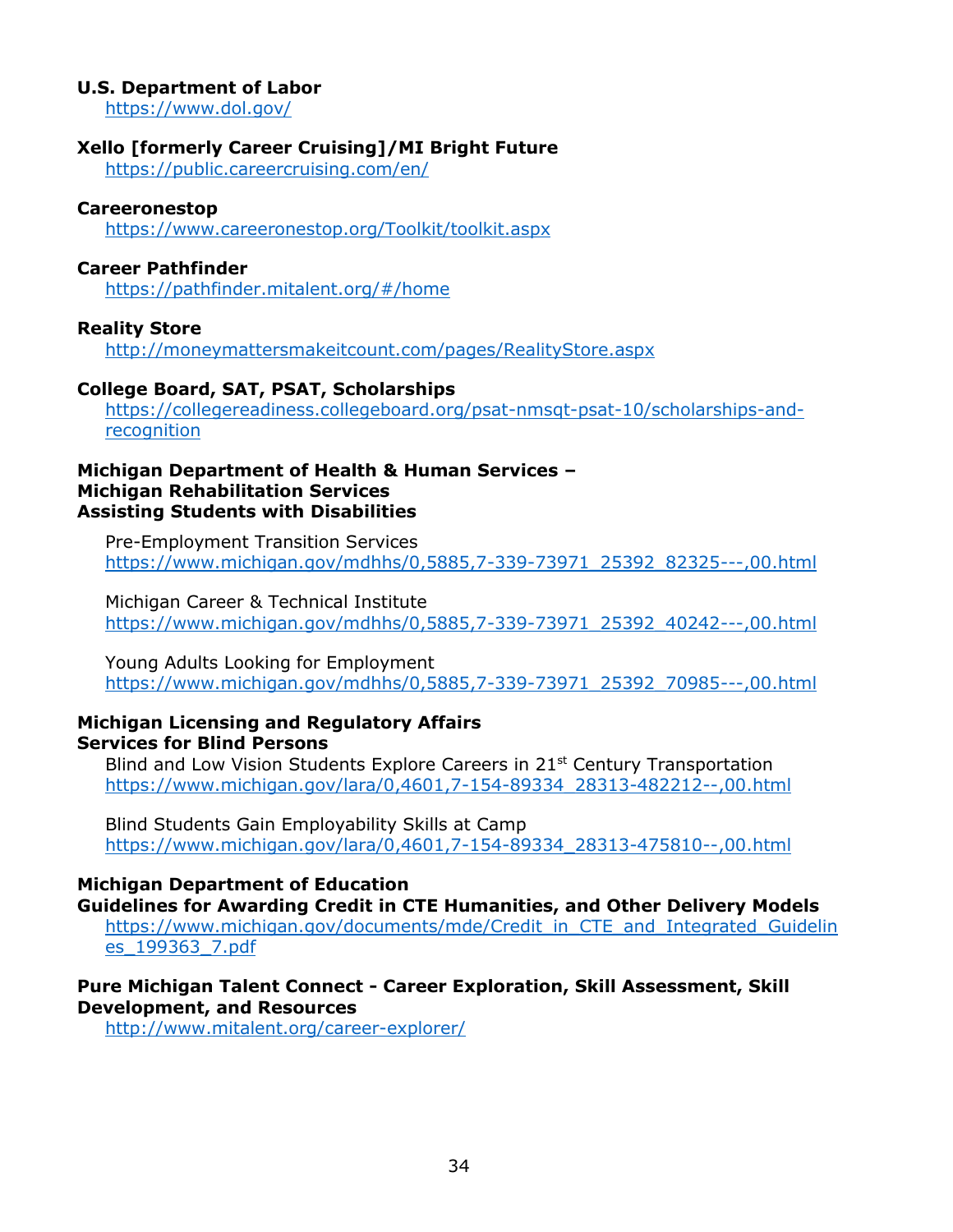#### *A Short List of Michigan Districts who Have Established Career Development Programs*

Grand Haven Area Public Schools "Homegrown" Program <https://www.facebook.com/GrandHavenAreaPS/>

Muskegon Area Intermediate School District "Muskegon Made" <https://www.muskegonisd.org/career-college/muskegonmade/>

Alpena Public Schools "Alpena Career & College Access Network (ACCAN)" <http://www.alpenacareerandcollegeready.org/>

Genesee Intermediate School District "Career Planning Manual" [https://www.geneseeisd.org/educational\\_programs/career\\_technical\\_education/addi](https://www.geneseeisd.org/educational_programs/career_technical_education/additional_resources) [tional\\_resources](https://www.geneseeisd.org/educational_programs/career_technical_education/additional_resources)

Kent Intermediate School District "Career Planning Tools" [http://www.kentisd.org/instructional-services/career-readiness/educators/career](http://www.kentisd.org/instructional-services/career-readiness/educators/career-planning-tools/)[planning-tools/](http://www.kentisd.org/instructional-services/career-readiness/educators/career-planning-tools/)

Stockbridge Schools "Academic Career Plan" [https://docs.google.com/a/stockbridge.k12.wi.us/viewer?a=v&pid=sites&srcid=c3Rv](https://docs.google.com/a/stockbridge.k12.wi.us/viewer?a=v&pid=sites&srcid=c3RvY2ticmlkZ2UuazEyLndpLnVzfHd3d3xneDoxZWJkZTgyMzY5NGFmZjc2) [Y2ticmlkZ2UuazEyLndpLnVzfHd3d3xneDoxZWJkZTgyMzY5NGFmZjc2](https://docs.google.com/a/stockbridge.k12.wi.us/viewer?a=v&pid=sites&srcid=c3RvY2ticmlkZ2UuazEyLndpLnVzfHd3d3xneDoxZWJkZTgyMzY5NGFmZjc2)

#### **Career Development Models from Other States**

State of California Career Resource Network <http://www.californiacareers.info/#?Lesson%20Plans>

State of Georgia Career Awareness and Exploration [http://www.gadoe.org/Curriculum-Instruction-and-](http://www.gadoe.org/Curriculum-Instruction-and-Assessment/CTAE/Pages/Elementary-Cluster-Activities.aspx)[Assessment/CTAE/Pages/Elementary-Cluster-Activities.aspx](http://www.gadoe.org/Curriculum-Instruction-and-Assessment/CTAE/Pages/Elementary-Cluster-Activities.aspx)

State of Missouri Career Awareness and Exploration [https://dese.mo.gov/college-career-readiness/school-counseling/curriculum/career](https://dese.mo.gov/college-career-readiness/school-counseling/curriculum/career-development-lesson-plans)[development-lesson-plans](https://dese.mo.gov/college-career-readiness/school-counseling/curriculum/career-development-lesson-plans)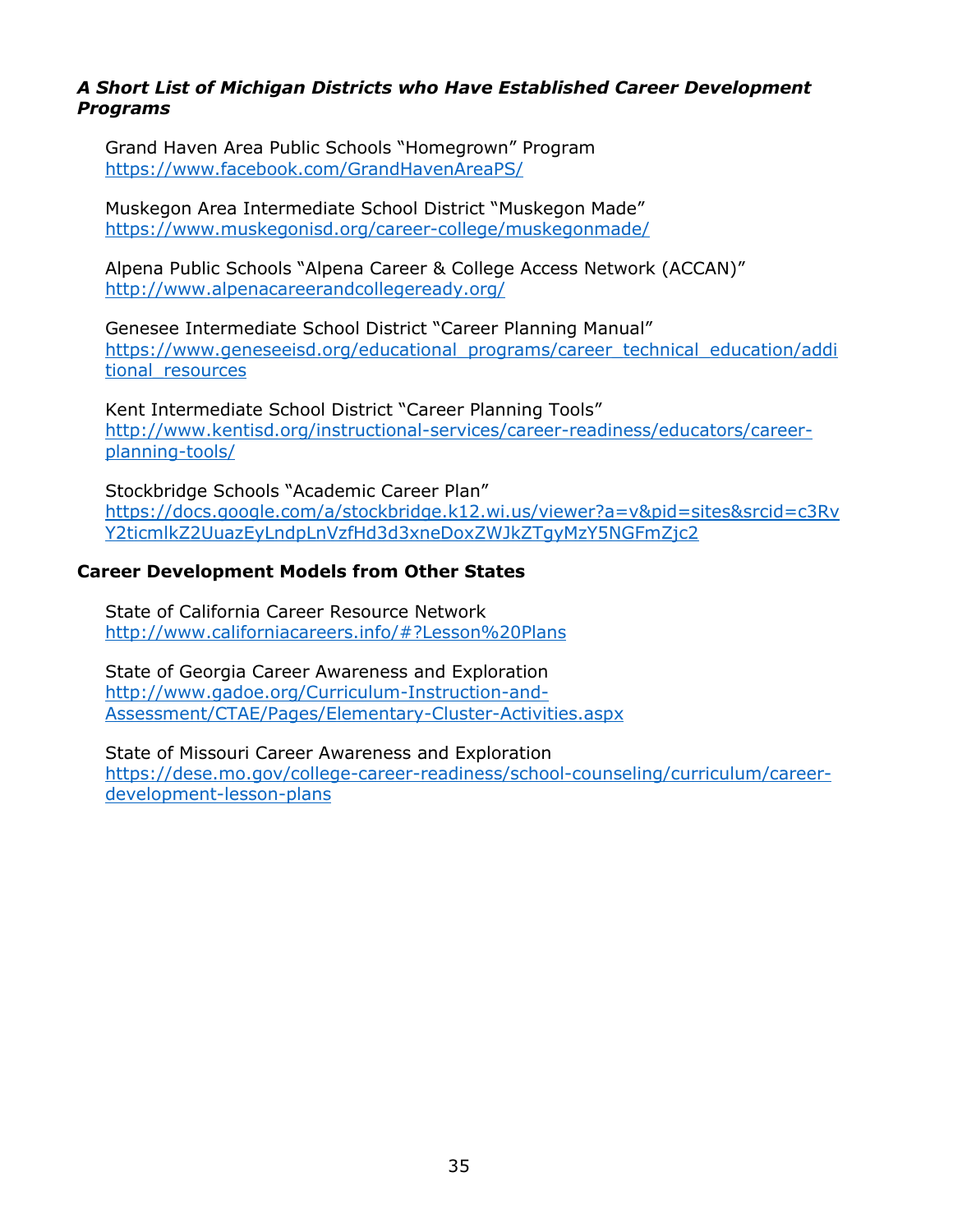## **Appendix A**

#### <span id="page-35-0"></span>Legislative Requirements

In 2018 several bills were passed in the legislature that require school districts to take a more active role in assisting students as they prepare for their future education and careers.

- BEGINNING IN THE 2019-20 SCHOOL YEAR, districts must incorporate career development education once per grade level (i.e. at least once during elementary school, at least once during middle school, and once during high school).
- This document was created in response to amendments made to the Revised School Code, PA 451 of 1976, as amended (Revised School Code), which required MDE to develop this model.
- Overview: The following guidance has been developed in compliance with the Revised School Code in providing a broad overview to assist schools in developing a model program of strategies to incorporate career development for students grade K-12.
- This document is designed to provide examples, but the content and form of the career development education is completely up to districts and is not limited to the examples on this list.
- Ideally, these career development activities will be part of a comprehensive career development framework and implemented at every grade.

*The Revised School Code, (MCL 380.1166a) (1)<sup>1</sup> Not later than January 1, 2019, the department, in consultation with the department of talent and economic development, shall develop or adopt, and make available to schools, a model program of instruction in career development will meet at least all of the following:*

- a) Defines learning targets and themes for each grade level.
- b) Includes instruction for pupils in grades K to 12.
- c) Incorporates career development education embedded within core instruction.
- d) Includes strategies for engaging parents and community business and industry interests.

*(2) Beginning in the 2019-2020 school year, the board of a school district or board of directors of a public school academy shall ensure that the school district's or public school academy's curriculum incorporates grade-appropriate instruction on career development in each grade level in grades K to 12.*

The following guidance has been developed in compliance with the Revised School Code in providing a broad overview to assist schools in developing a model program of strategies to incorporate career development for students grade K-12.

<sup>1</sup> [http://www.legislature.mi.gov/documents/2017-2018/publicact/pdf/2018-PA-0229.pdf](https://na01.safelinks.protection.outlook.com/?url=http%3A%2F%2Fwww.legislature.mi.gov%2Fdocuments%2F2017-2018%2Fpublicact%2Fpdf%2F2018-PA-0229.pdf&data=02%7C01%7CReyesL1%40michigan.gov%7C3647fb4699d3411758c708d661ebf4ae%7Cd5fb7087377742ad966a892ef47225d1%7C0%7C0%7C636804063379424257&sdata=3yKTXL3RP3mfocKB9aj0opejQcow8YvPQoSkoLwWgus%3D&reserved=0)